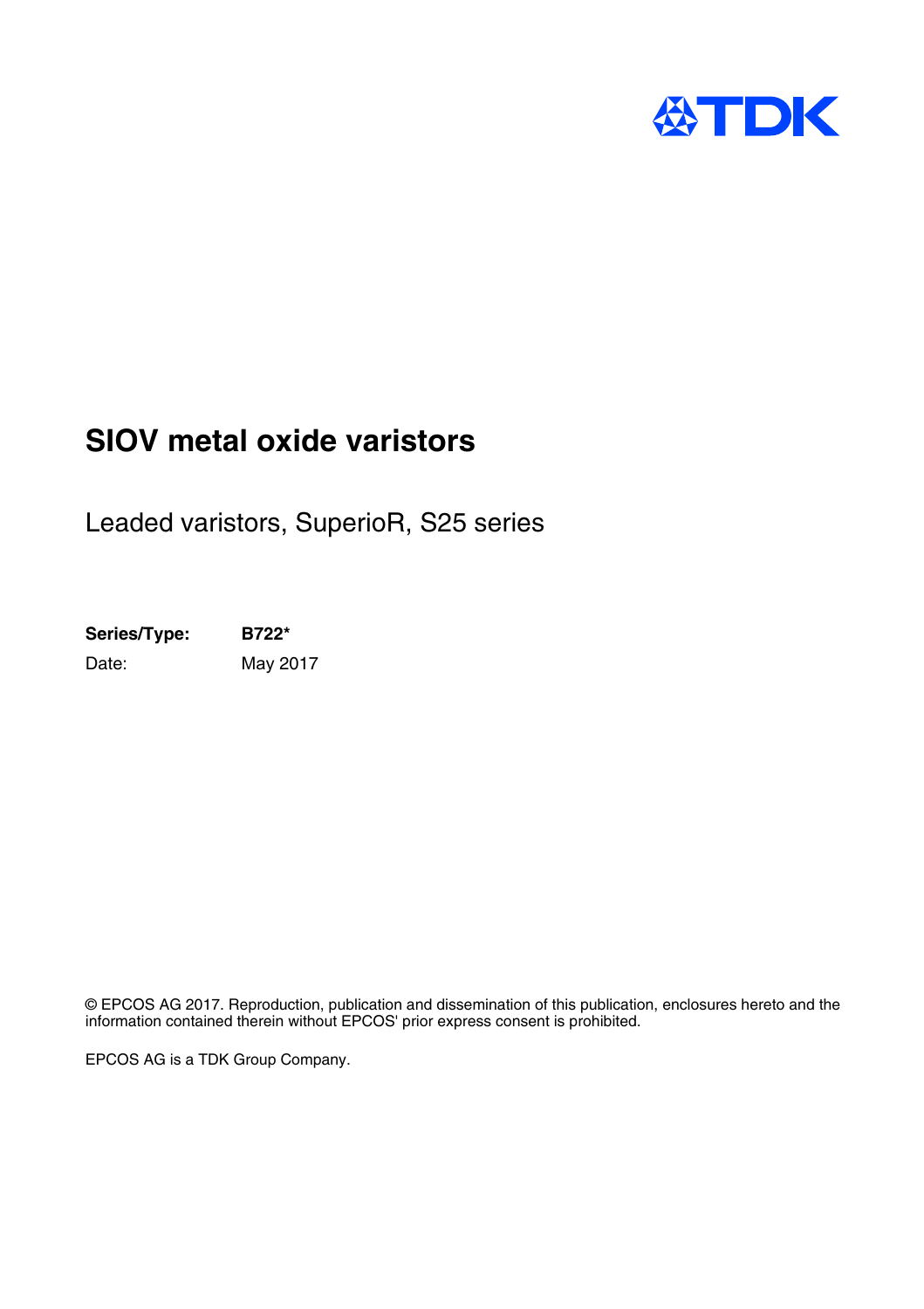

**Leaded varistors B722** 

#### **SuperioR, S25 series**

## **Construction**

- Round varistor element, leaded
- Coating: epoxy resin, flame-retardant to UL 94 V-0

## **Features**

- High-energy SuperioR series E4
- Wide operating voltage range 130 ... 750  $V_{BMS}$
- UL approval to UL 1449 (file number E321126 exception 580 V)
- All types duty cycle  $\textcircled{e} 6$  kV/ 3 kA = >10 pulses, according to IEC 60950-1, Annex Q; IEC 61051-2
- $\blacksquare$  Very high surge current rating up to 20 kA

## **Approvals**

- $\blacksquare$  ULL
- CSA
- **IEC**
- **N** VDF

#### **Delivery mode**

- Bulk (standard)
- For further details refer chapter "Taping, packaging and lead configuration" for leaded varistors.

## **General technical data**

| Climatic category     | to IEC 60068-1 | 40/105/56  |                   |
|-----------------------|----------------|------------|-------------------|
| Operating temperature | to IEC 61051   | $-40+105$  | ்С                |
| Storage temperature   |                | $-40+125$  | $^{\circ}$ C      |
| Electric strength     | to IEC 61051   | $\geq 2.5$ | kV <sub>RMS</sub> |
| Insulation resistance | to IEC 61051   | $\geq 100$ | $M\Omega$         |
| Response time         |                | < 25       | ns                |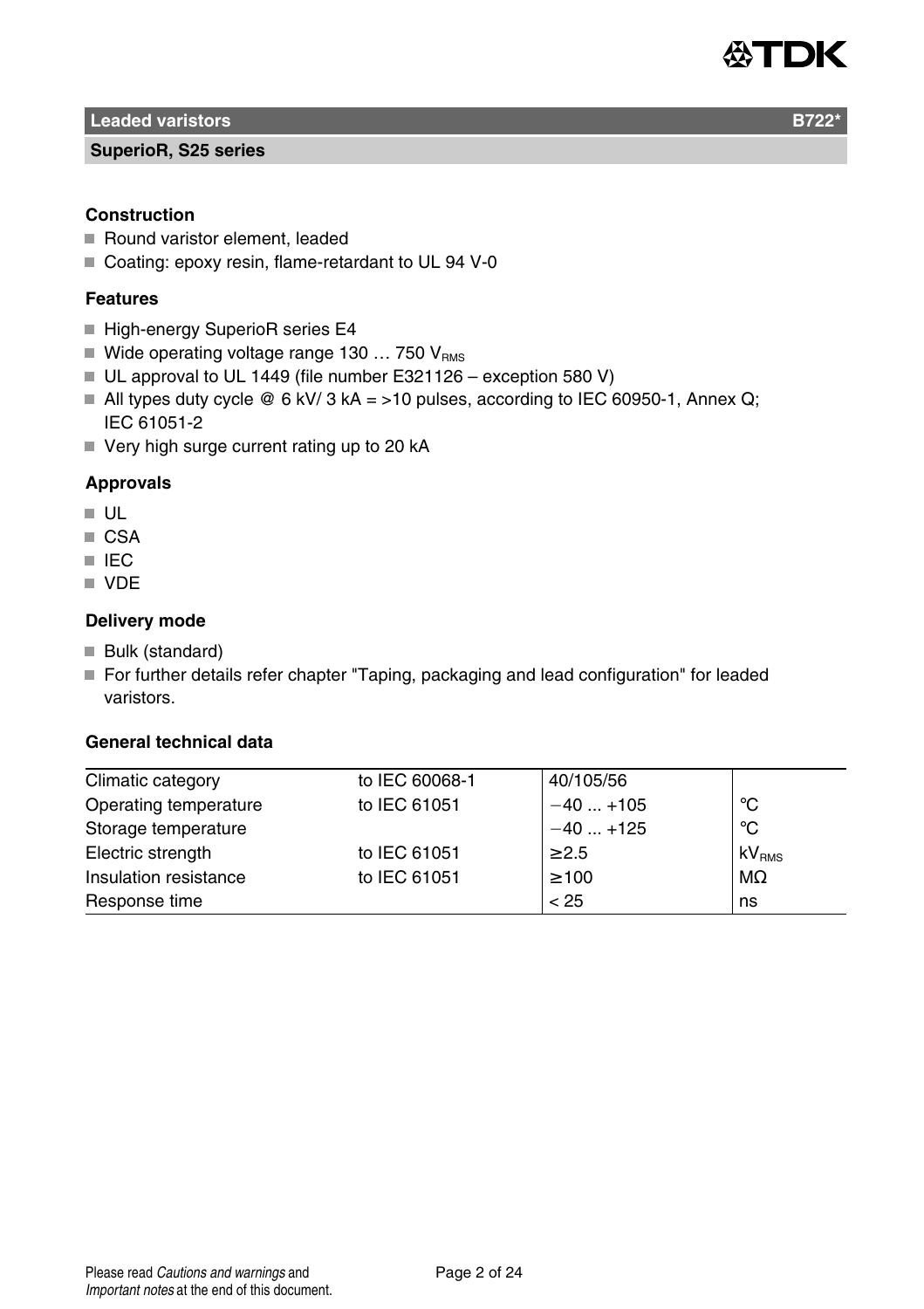

**SuperioR, S25 series**

## **Electrical specifications and ordering codes**

**Maximum ratings**  $(T_A = 105 \text{ °C})$ 

| Ordering code   | Type         | $V_{\rm RMS}$ | $V_{DC}$ | $I_{\text{max}}$ | $\mathsf{W}_{\text{max}}$ | $P_{max}$ |
|-----------------|--------------|---------------|----------|------------------|---------------------------|-----------|
|                 | (untaped)    |               |          | $(8/20 \,\mu s)$ | $(2 \text{ ms})$          |           |
|                 | SIOV-        | v             | v        | A                | J                         | w         |
| B72225S4131K101 | S25K130E4R12 | 130           | 170      | 20000            | 185                       | 1.0       |
| B72225S4141K101 | S25K140E4R12 | 140           | 180      | 20000            | 195                       | 1.0       |
| B72225S4151K101 | S25K150E4R12 | 150           | 200      | 20000            | 215                       | 1.0       |
| B72225S4171K101 | S25K175E4R12 | 175           | 225      | 20000            | 245                       | 1.0       |
| B72225S4231K101 | S25K230E4R12 | 230           | 300      | 20000            | 315                       | 1.0       |
| B72225S4251K101 | S25K250E4R12 | 250           | 320      | 20000            | 345                       | 1.0       |
| B72225S4271K101 | S25K275E4R12 | 275           | 350      | 20000            | 375                       | 1.0       |
| B72225S4301K101 | S25K300E4R12 | 300           | 385      | 20000            | 410                       | 1.0       |
| B72225S4321K101 | S25K320E4R12 | 320           | 420      | 20000            | 445                       | 1.0       |
| B72225S4381K101 | S25K385E4R12 | 385           | 505      | 20000            | 600                       | 1.0       |
| B72225S4421K101 | S25K420E4R12 | 420           | 560      | 20000            | 700                       | 1.0       |
| B72225S4441K101 | S25K440E4R12 | 440           | 585      | 20000            | 710                       | 1.0       |
| B72225S4461K101 | S25K460E4R12 | 460           | 615      | 20000            | 720                       | 1.0       |
| B72225S4511K101 | S25K510E4R12 | 510           | 670      | 20000            | 750                       | 1.0       |
| B72225S4551K101 | S25K550E4R12 | 550           | 745      | 20000            | 780                       | 1.0       |
| B72225S4581K101 | S25K580E4R12 | 580           | 780      | 20000            | 800                       | 1.0       |
| B72225S4621K101 | S25K625E4R12 | 625           | 825      | 20000            | 855                       | 1.0       |
| B72225S4681K101 | S25K680E4R12 | 680           | 895      | 20000            | 940                       | 1.0       |
| B72225S4751K101 | S25K750E4R12 | 750           | 1060     | 20000            | 1025                      | 1.0       |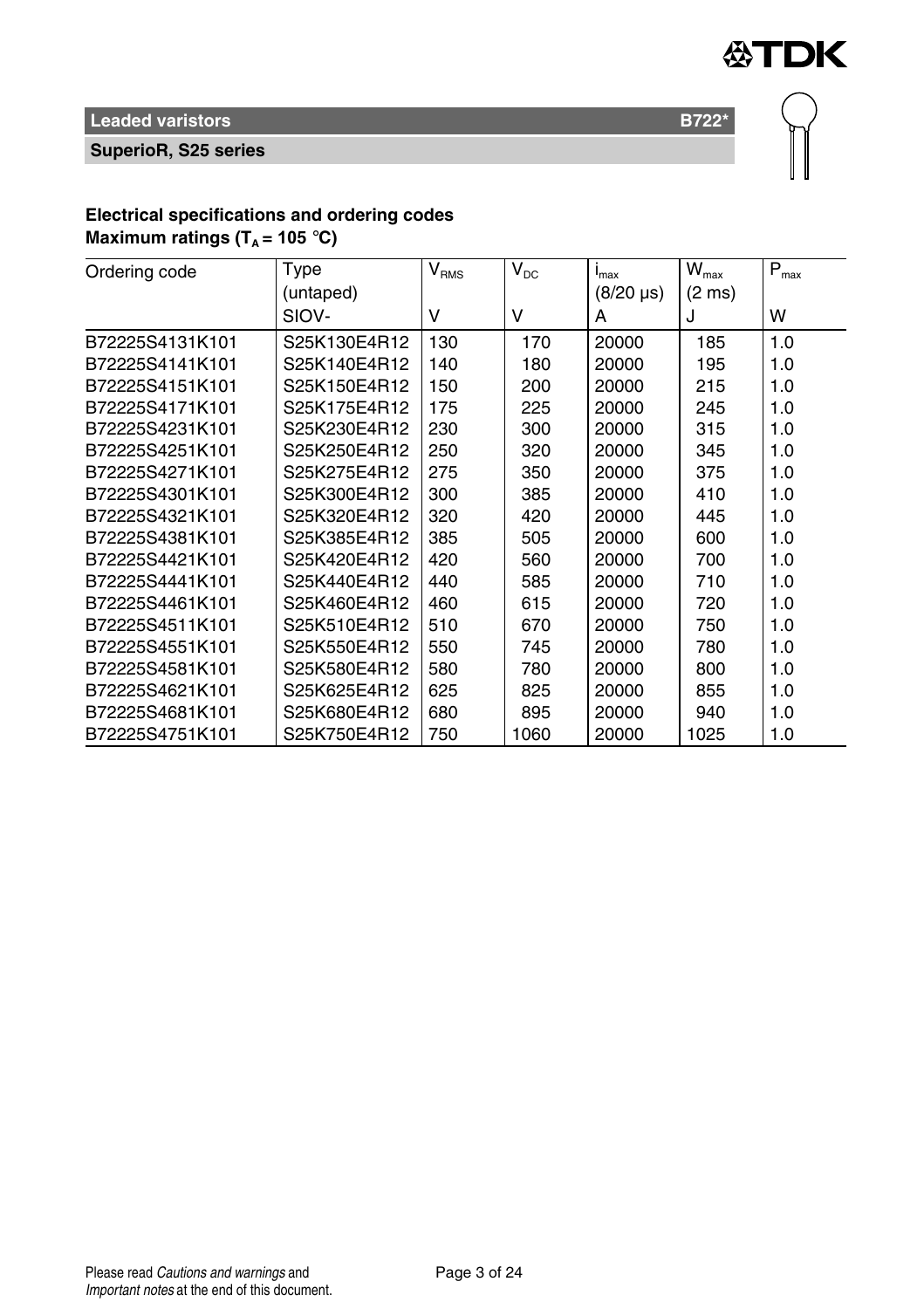

**SuperioR, S25 series**

## **Characteristics (T<sub>A</sub> = 25 °C)**

| Ordering code   | V.               | $\Delta V_{\rm v}$ | $\mathbf{V}_{\text{c,max}}$ | $I_c$ | $C_{typ}$ |
|-----------------|------------------|--------------------|-----------------------------|-------|-----------|
|                 | $(1 \text{ mA})$ | $(1 \text{ mA})$   | $(i_c)$                     |       | (1 kHz)   |
|                 | v                | $\%$               | v                           | A     | рF        |
| B72225S4131K101 | 205              | ±10                | 340                         | 150   | 3800      |
| B72225S4141K101 | 220              | ±10                | 360                         | 150   | 3550      |
| B72225S4151K101 | 240              | ±10                | 395                         | 150   | 3250      |
| B72225S4171K101 | 270              | ±10                | 455                         | 150   | 2900      |
| B72225S4231K101 | 360              | ±10                | 595                         | 150   | 2250      |
| B72225S4251K101 | 390              | ±10                | 650                         | 150   | 2100      |
| B72225S4271K101 | 430              | ±10                | 710                         | 150   | 1900      |
| B72225S4301K101 | 470              | ±10                | 775                         | 150   | 1750      |
| B72225S4321K101 | 510              | ±10                | 840                         | 150   | 1600      |
| B72225S4381K101 | 620              | ±10                | 1025                        | 150   | 1250      |
| B72225S4421K101 | 680              | ±10                | 1120                        | 150   | 1150      |
| B72225S4441K101 | 715              | ±10                | 1180                        | 150   | 1100      |
| B72225S4461K101 | 750              | ±10                | 1240                        | 150   | 1050      |
| B72225S4511K101 | 820              | ±10                | 1355                        | 150   | 950       |
| B72225S4551K101 | 910              | ±10                | 1500                        | 150   | 860       |
| B72225S4581K101 | 940              | ±10                | 1580                        | 150   | 830       |
| B72225S4621K101 | 1000             | ±10                | 1650                        | 150   | 780       |
| B72225S4681K101 | 1100             | ±10                | 1815                        | 150   | 710       |
| B72225S4751K101 | 1200             | ±10                | 2000                        | 150   | 650       |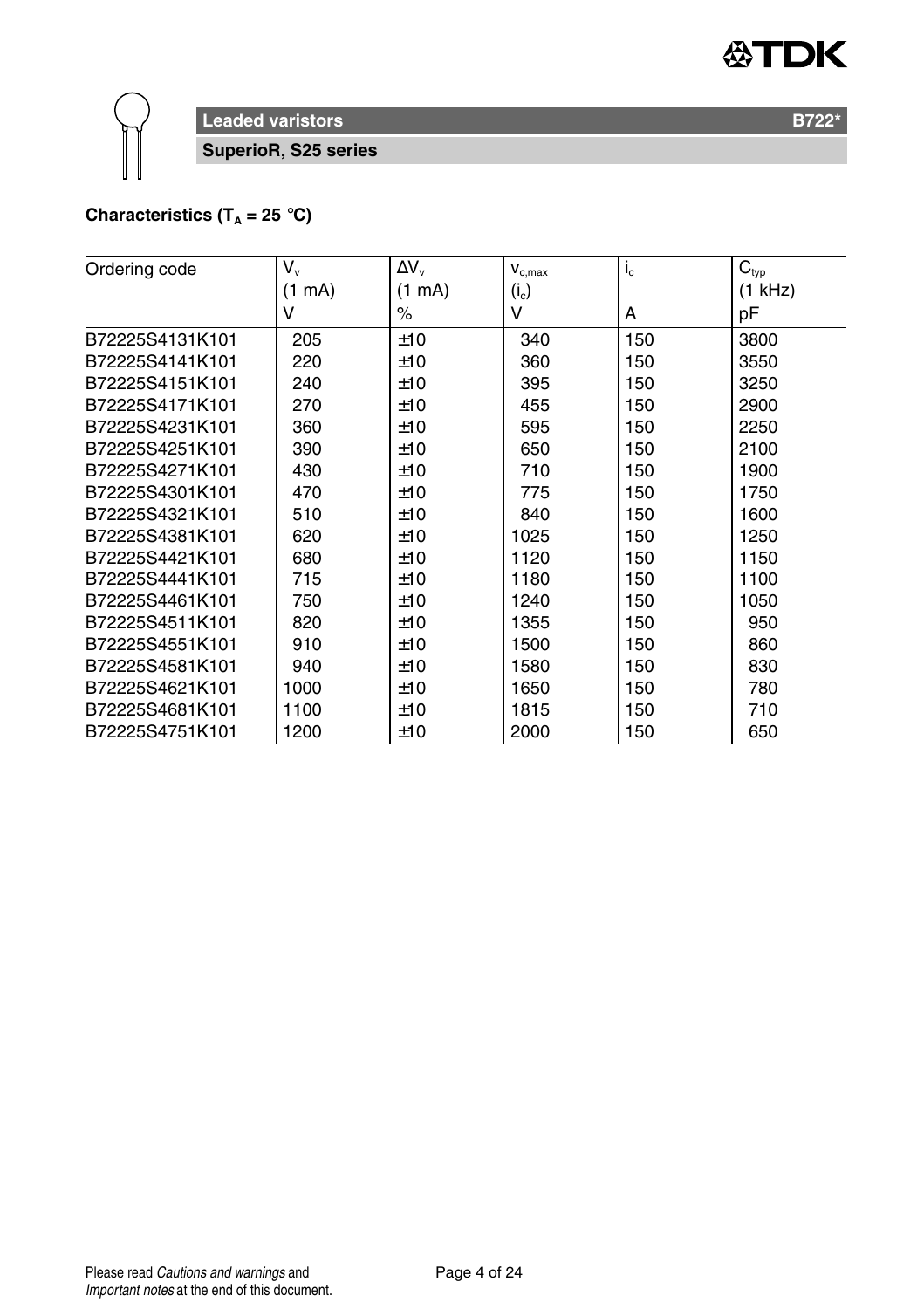

## **SuperioR, S25 series**

## **Dimensional drawings Weight**



1) Seating plane to IEC 60717

| Nominal diameter   V <sub>RMS</sub> |                      | Weight |
|-------------------------------------|----------------------|--------|
| mm                                  |                      |        |
| 25                                  | 130  750   5.2  22.2 |        |

The weight of varistors in between these voltage classes can be interpolated.

## **Dimensions**

| Ordering code   | $[e] \pm 1$ | $a \pm 1$ | $W_{\text{max}}$ | $th_{\text{max}}$ | $h_{\text{max}}$ | $I_{min}$ | $d \pm 0.05$ |
|-----------------|-------------|-----------|------------------|-------------------|------------------|-----------|--------------|
|                 | mm          | mm        | mm               | mm                | mm               | mm        | mm           |
| B72225S4131K101 | 12.7        | 3.4       | 27.5             | 5.7               | 31.0             | 25.0      | 1.0          |
| B72225S4141K101 | 12.7        | 3.5       | 27.5             | 5.8               | 31.0             | 25.0      | 1.0          |
| B72225S4151K101 | 12.7        | 3.6       | 27.5             | 5.9               | 31.0             | 25.0      | 1.0          |
| B72225S4171K101 | 12.7        | 3.8       | 27.5             | 6.1               | 31.0             | 25.0      | 1.0          |
| B72225S4231K101 | 12.7        | 4.4       | 27.5             | 6.7               | 31.0             | 25.0      | 1.0          |
| B72225S4251K101 | 12.7        | 4.6       | 27.5             | 6.9               | 31.0             | 25.0      | 1.0          |
| B72225S4271K101 | 12.7        | 4.9       | 27.5             | 7.2               | 31.0             | 25.0      | 1.0          |
| B72225S4301K101 | 12.7        | 5.1       | 27.5             | 7.4               | 31.0             | 25.0      | 1.0          |
| B72225S4321K101 | 12.7        | 5.3       | 27.5             | 7.6               | 31.0             | 25.0      | 1.0          |
| B72225S4381K101 | 12.7        | 6.0       | 27.5             | 8.3               | 31.5             | 25.0      | 1.0          |
| B72225S4421K101 | 12.7        | 6.3       | 27.5             | 8.6               | 31.5             | 25.0      | 1.0          |
| B72225S4441K101 | 12.7        | 6.6       | 27.5             | 8.9               | 31.5             | 25.0      | 1.0          |
| B72225S4461K101 | 12.7        | 6.8       | 27.5             | 9.1               | 31.5             | 25.0      | 1.0          |
| B72225S4511K101 | 12.7        | 7.2       | 27.5             | 9.5               | 31.5             | 25.0      | 1.0          |
| B72225S4551K101 | 12.7        | 7.7       | 27.5             | 10.0              | 32.0             | 25.0      | 1.0          |
| B72225S4581K101 | 12.7        | 7.9       | 27.5             | 10.2              | 32.0             | 25.0      | 1.0          |
| B72225S4621K101 | 12.7        | 8.3       | 27.5             | 10.6              | 32.0             | 25.0      | 1.0          |
| B72225S4681K101 | 12.7        | 8.9       | 27.5             | 11.2              | 32.5             | 25.0      | 1.0          |
| B72225S4751K101 | 12.7        | 9.4       | 27.5             | 11.7              | 32.5             | 25.0      | 1.0          |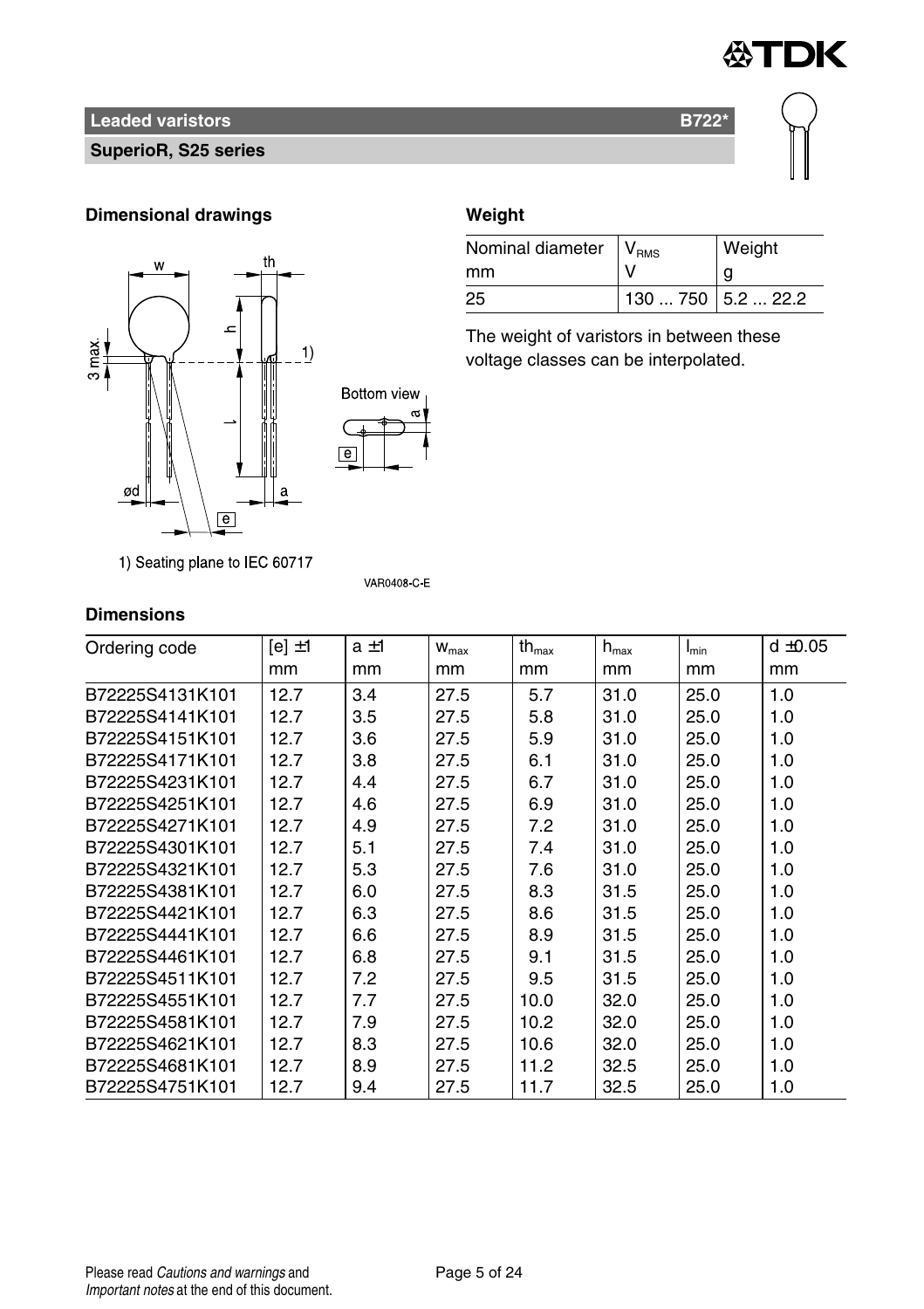



**SuperioR, S25 series**

## **Reliability data**

| Test                                       | Test methods/conditions                                                                                                                                                                                                                                                                                                  | Requirement                                                                                           |
|--------------------------------------------|--------------------------------------------------------------------------------------------------------------------------------------------------------------------------------------------------------------------------------------------------------------------------------------------------------------------------|-------------------------------------------------------------------------------------------------------|
| Varistor voltage                           | The voltage between two terminals with<br>the specified measuring current applied<br>is called $V_v$ (1 mA <sub>pc</sub> @ 0.2  2 s).                                                                                                                                                                                    | To meet the specified value                                                                           |
| Clamping voltage                           | The maximum voltage between two<br>terminals with the specified standard<br>impulse current (8/20 µs) applied.                                                                                                                                                                                                           | To meet the specified value                                                                           |
| Endurance at upper<br>category temperature | 1000 h at UCT<br>After having continuously applied the<br>maximum allowable AC voltage at UCT<br>$\pm 2$ °C for 1000 h, the specimen shall be<br>stored at room temperature and normal<br>humidity for 1 to 2 h.<br>Thereafter, the change of $V_v$ shall be<br>measured.                                                | $ \Delta$ V/V (1 mA) $ \leq$ 10%                                                                      |
| Surge current derating,<br>$8/20 \,\mu s$  | 10 surge currents (8/20 µs), unipolar,<br>interval 30 s, amplitude corresponding<br>to derating curve for 10 impulses at<br>20 us                                                                                                                                                                                        | $ \Delta$ V/V (1 mA) $ \leq$ 10%<br>(measured in direction of<br>surge current)<br>No visible damage  |
| Surge current derating,<br>2 ms            | 10 surge currents (2 ms), unipolar,<br>interval 120 s, amplitude corresponding<br>to derating curve for 10 impulses at<br>2 ms                                                                                                                                                                                           | $ \Delta V/V$ (1 mA) $ \leq 10\%$<br>(measured in direction of<br>surge current)<br>No visible damage |
| Electric strength                          | IEC 61051-1, test 4.9.2<br>Metal balls method, 2500 V <sub>RMS</sub> , 60 s                                                                                                                                                                                                                                              | No breakdown                                                                                          |
|                                            | The varistor is placed in a container<br>holding 1.6 ±0.2 mm diameter metal<br>balls such that only the terminations of<br>the varistor are protruding.<br>The specified voltage shall be applied<br>between both terminals of the specimen<br>connected together and the electrode<br>inserted between the metal balls. |                                                                                                       |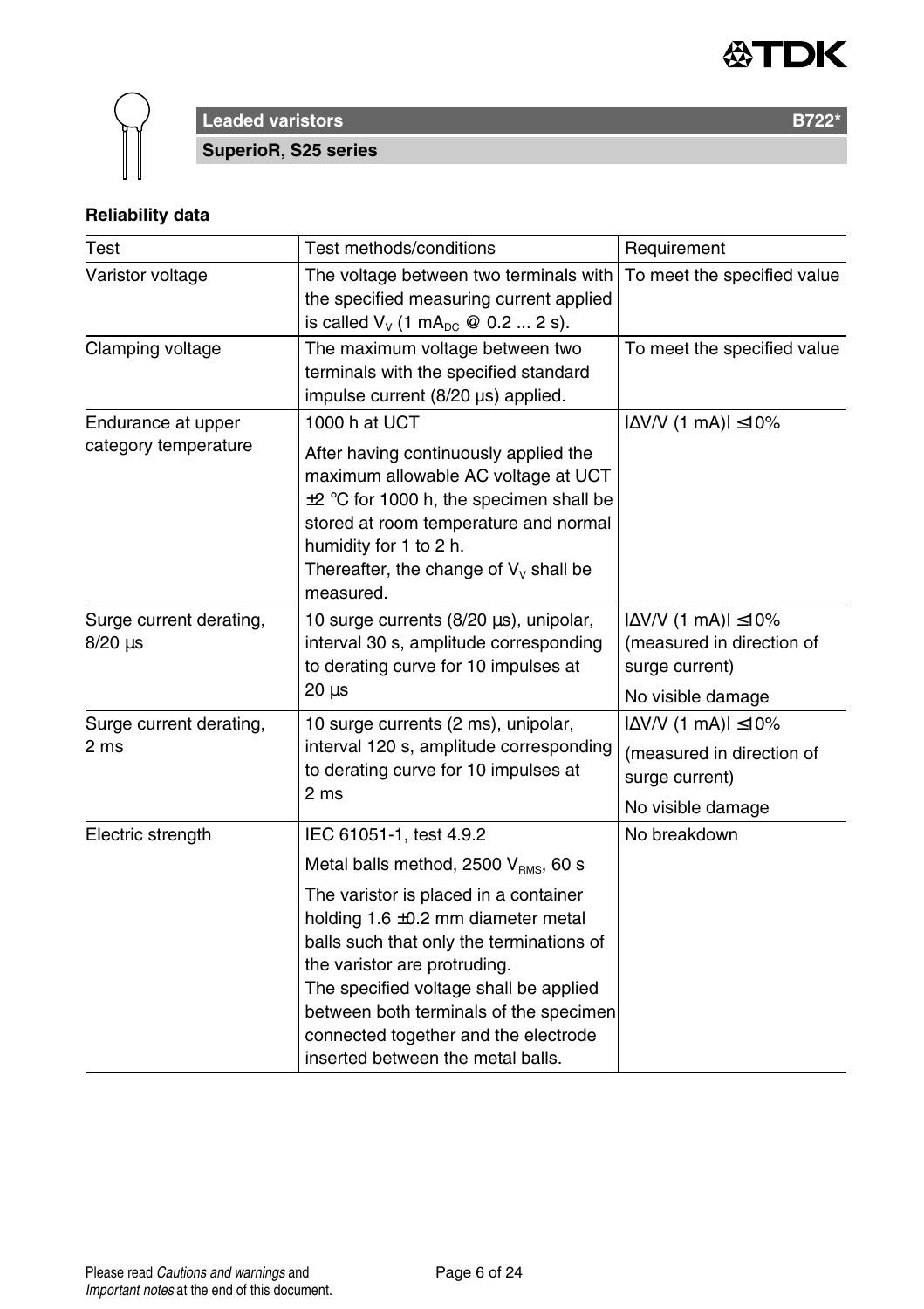## **SuperioR, S25 series**

| Test                           | Test methods/conditions                                                                                                                                                                                                                                                                                                                                                                                                       | Requirement                                                                      |  |
|--------------------------------|-------------------------------------------------------------------------------------------------------------------------------------------------------------------------------------------------------------------------------------------------------------------------------------------------------------------------------------------------------------------------------------------------------------------------------|----------------------------------------------------------------------------------|--|
| Climatic sequence              | The specimen shall be subjected to:<br>a) dry heat at UCT, 16 h, IEC<br>60068-2-2, test Ba<br>b) damp heat, 1st cycle:<br>55 °C, 93% r. H., 24 h, IEC<br>60068-2-30, test Db<br>c) cold, LCT, 2 h, IEC 60068-2-1, test<br>Aa<br>d) damp heat, additional 5 cycles:<br>55 °C/25 °C, 93% r. H., 24 h/cycle,<br>IEC 60068-2-30, test Db.                                                                                         | $ \Delta V/V$ (1 mA) $ \leq 10\%$<br>$\mathsf{R}_{\mathsf{ins}}$ ≥100 M $\Omega$ |  |
|                                | Then the specimen shall be stored at<br>room temperature and normal humidity<br>for $1$ to $2$ h.<br>Thereafter, the change of $V_v$ shall be<br>measured. Thereafter, insulation resis-<br>tance $R_{ins}$ shall be measured at $V = 500$<br>V.                                                                                                                                                                              |                                                                                  |  |
| Rapid change of<br>temperature | IEC 60068-2-14, test Na, LCT/UCT,<br>dwell time 30 min, 5 cycles                                                                                                                                                                                                                                                                                                                                                              | $ \Delta V/V$ (1 mA) $ \leq 5\%$<br>No visible damage                            |  |
| Damp heat, steady state        | IEC 60068-2-78, test Ca<br>The specimen shall be subjected to<br>40 $\pm$ 2 °C, 90 to 95% r. H. for 56 days<br>without load / with 10% of the maxi-<br>mum continuous DC operating voltage<br>$V_{\text{DC}}$ . Then stored at room temperature<br>and normal humidity for 1 to 2 h.<br>Thereafter, the change of $V_v$ shall be<br>measured. Thereafter, insulation resis-<br>tance $R_{ins}$ shall be measured at $V = 500$ | $ \Delta$ V/V (1 mA) $ \leq$ 10%<br>$R_{ins} \ge 100$ M $\Omega$                 |  |

**公TDK** 

V (insulated varistors only).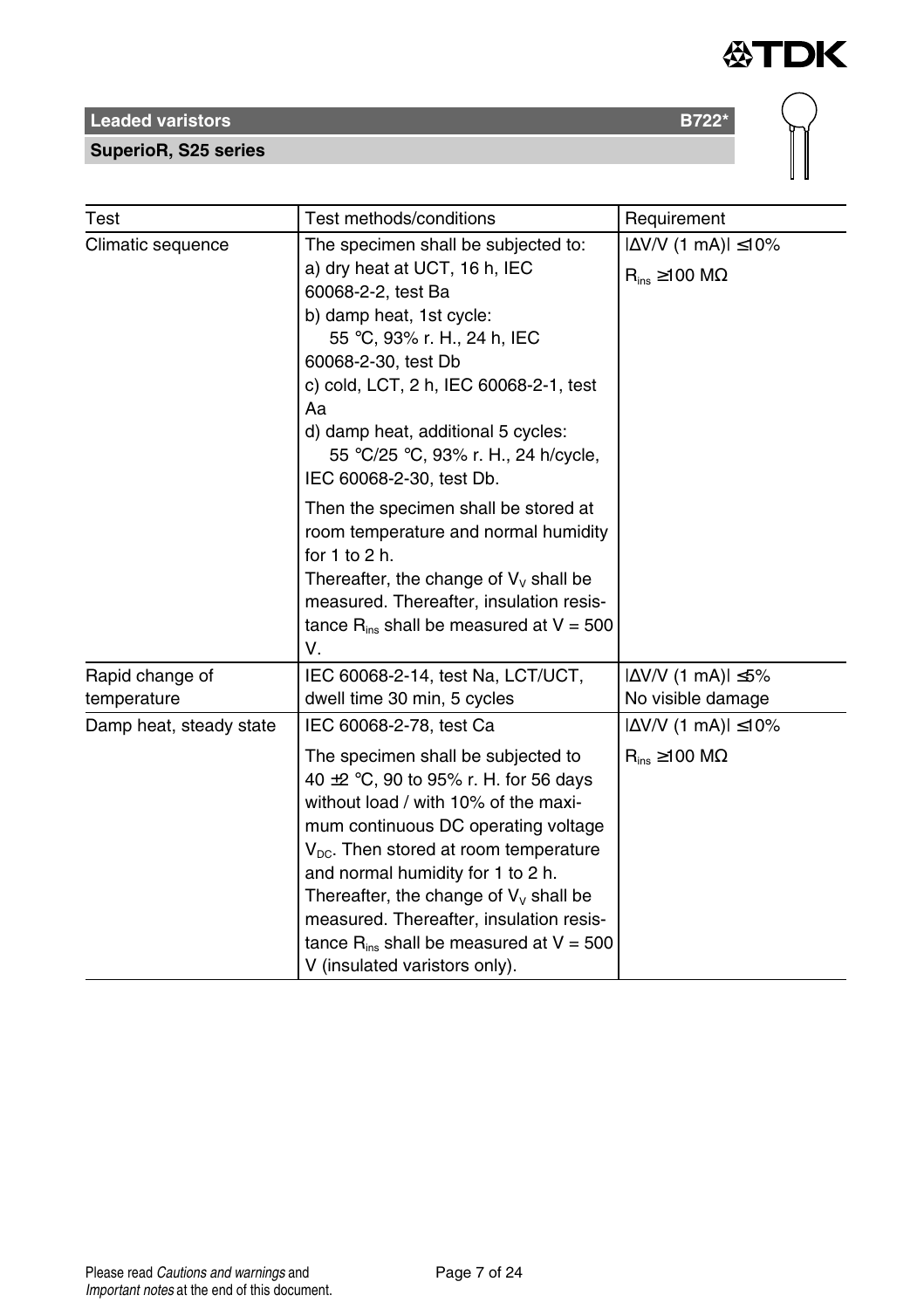



## **Leaded varistors B722\* SuperioR, S25 series**

| Test                    | Test methods/conditions                                                                                                                                                                                                                                                                                                                                           | Requirement                                                                                                                                                                                                                                                                                                                                                                       |
|-------------------------|-------------------------------------------------------------------------------------------------------------------------------------------------------------------------------------------------------------------------------------------------------------------------------------------------------------------------------------------------------------------|-----------------------------------------------------------------------------------------------------------------------------------------------------------------------------------------------------------------------------------------------------------------------------------------------------------------------------------------------------------------------------------|
| Solderability           | IEC 60068-2-20, test Ta,<br>method 1 with modified conditions for<br>lead-free solder alloys: 245 °C, 3 s:                                                                                                                                                                                                                                                        | The inspection shall be<br>carried out under adequate<br>light with normal eyesight or                                                                                                                                                                                                                                                                                            |
|                         | After dipping the terminals to a depth of<br>approximately 3 mm from the body in a<br>soldering bath of 245 °C for 3 s, the<br>terminals shall be visually examined.                                                                                                                                                                                              | with the assistance of a<br>magnifier capable of giving<br>a magnification of 4 to<br>10 times. The dipped<br>surface shall be covered<br>with a smooth and bright<br>solder coating with no more<br>than small amounts of<br>scattered imperfections<br>such as pinholes or<br>un-wetted or de-wetted<br>areas. These imperfections<br>shall not be concentrated in<br>one area. |
| Resistance to soldering | IEC 60068-2-20, test Tb, method 1A,                                                                                                                                                                                                                                                                                                                               | $ \Delta V/V$ (1 mA) $ \leq 5\%$                                                                                                                                                                                                                                                                                                                                                  |
| heat                    | 260 °C, 10 s:                                                                                                                                                                                                                                                                                                                                                     | No visible damage                                                                                                                                                                                                                                                                                                                                                                 |
|                         | Each lead shall be dipped into a solder<br>bath having a temperature of 260 $\pm$ 5 °C<br>to a point 2.0 to 2.5 mm from the body<br>of the specimen, be held there for<br>10 $\pm$ 1 s and then be stored at room<br>temperature and normal humidity for<br>1 to 2 h.<br>The change of $V_v$ shall be measured<br>and the specimen shall be visually<br>examined. | $ \Delta V/V$ (1 mA) $ \leq 5\%$                                                                                                                                                                                                                                                                                                                                                  |
| Tensile strength        | IEC 60068-2-21, test Ua1<br>After gradually applying the force<br>specified below and keeping the unit<br>fixed for 10 s, the terminal shall be                                                                                                                                                                                                                   | No break of solder joint,<br>no wire break                                                                                                                                                                                                                                                                                                                                        |
|                         | visually examined for any damage.<br>Force for wire diameter:<br>$0.6$ mm = 10 N<br>$0.8$ mm = 10 N<br>1.0 mm = $20 N$                                                                                                                                                                                                                                            |                                                                                                                                                                                                                                                                                                                                                                                   |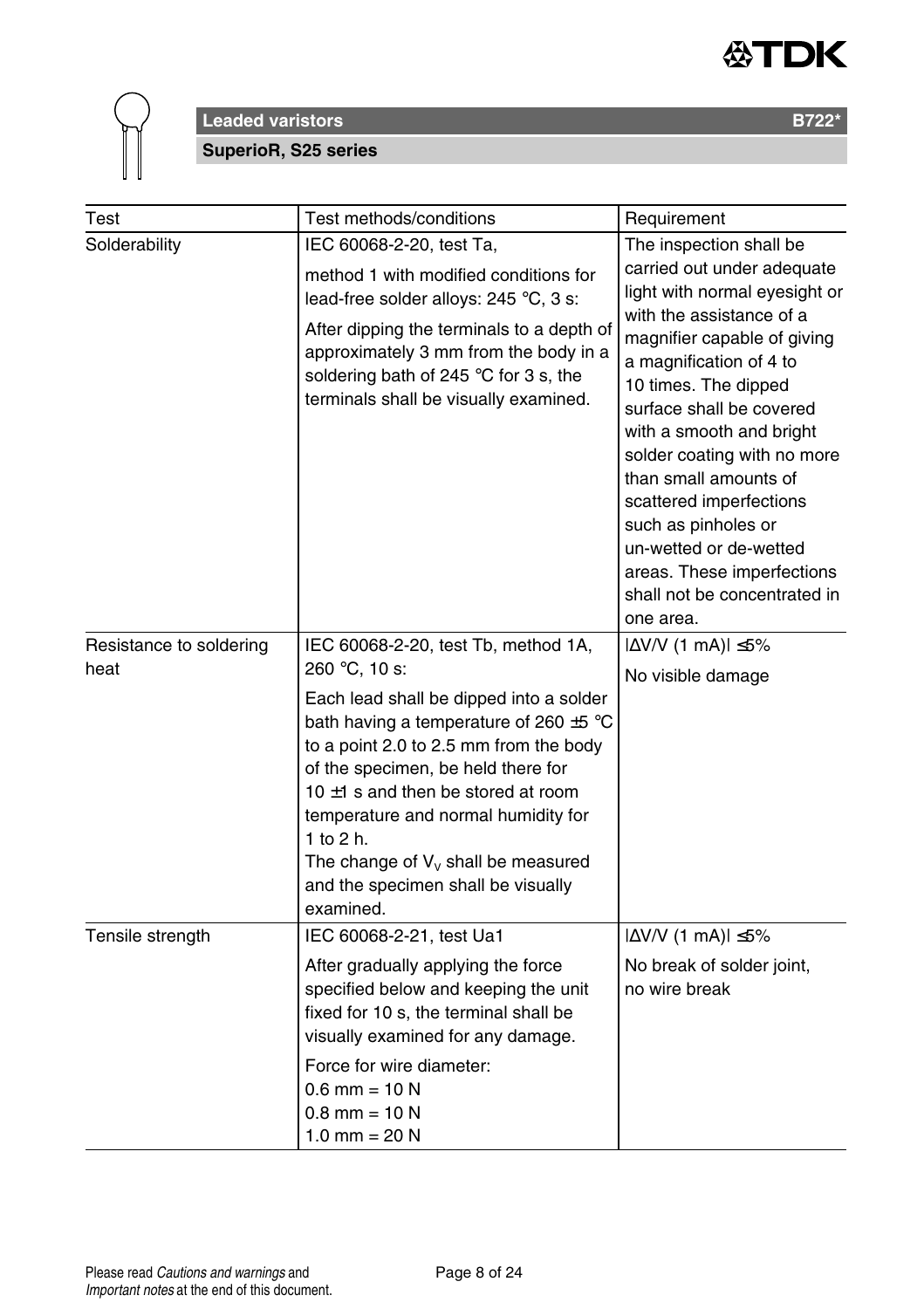

## **SuperioR, S25 series**

| Test        | Test methods/conditions                                                                                                                                                                                                                                                                                                         | Requirement                                           |
|-------------|---------------------------------------------------------------------------------------------------------------------------------------------------------------------------------------------------------------------------------------------------------------------------------------------------------------------------------|-------------------------------------------------------|
| Vibration   | IEC 60068-2-6, test Fc, method B4                                                                                                                                                                                                                                                                                               | $ \Delta V/V$ (1 mA) $ \leq 5\%$                      |
|             | Frequency range: 10  55 Hz<br>Amplitude:<br>0.75 mm or 98 m/s <sup>2</sup><br>Duration:<br>6 h $(3 \cdot 2)$ h)<br>Pulse:<br>sine wave<br>After repeatedly applying a single<br>harmonic vibration according to the<br>table above.<br>The change of $V_v$ shall be measured<br>and the specimen shall be visually<br>examined. | No visible damage                                     |
| <b>Bump</b> | IEC 60068-2-29, test Eb<br>Pulse duration:<br>6 <sub>ms</sub><br>Max. acceleration: $400 \text{ m/s}^2$<br>Number of bumps: 4000<br>half sine<br>Pulse:                                                                                                                                                                         | $ \Delta V/V$ (1 mA) $ \leq 5\%$<br>No visible damage |
| Fire hazard | IEC 60695-11-5 (needle flame test)<br>Severity: vertical 10 s                                                                                                                                                                                                                                                                   | 5 s max.                                              |

#### **Note:**

UCT = Upper category temperature

LCT = Lower category temperature

 $R_{ins}$  = Insulation resistance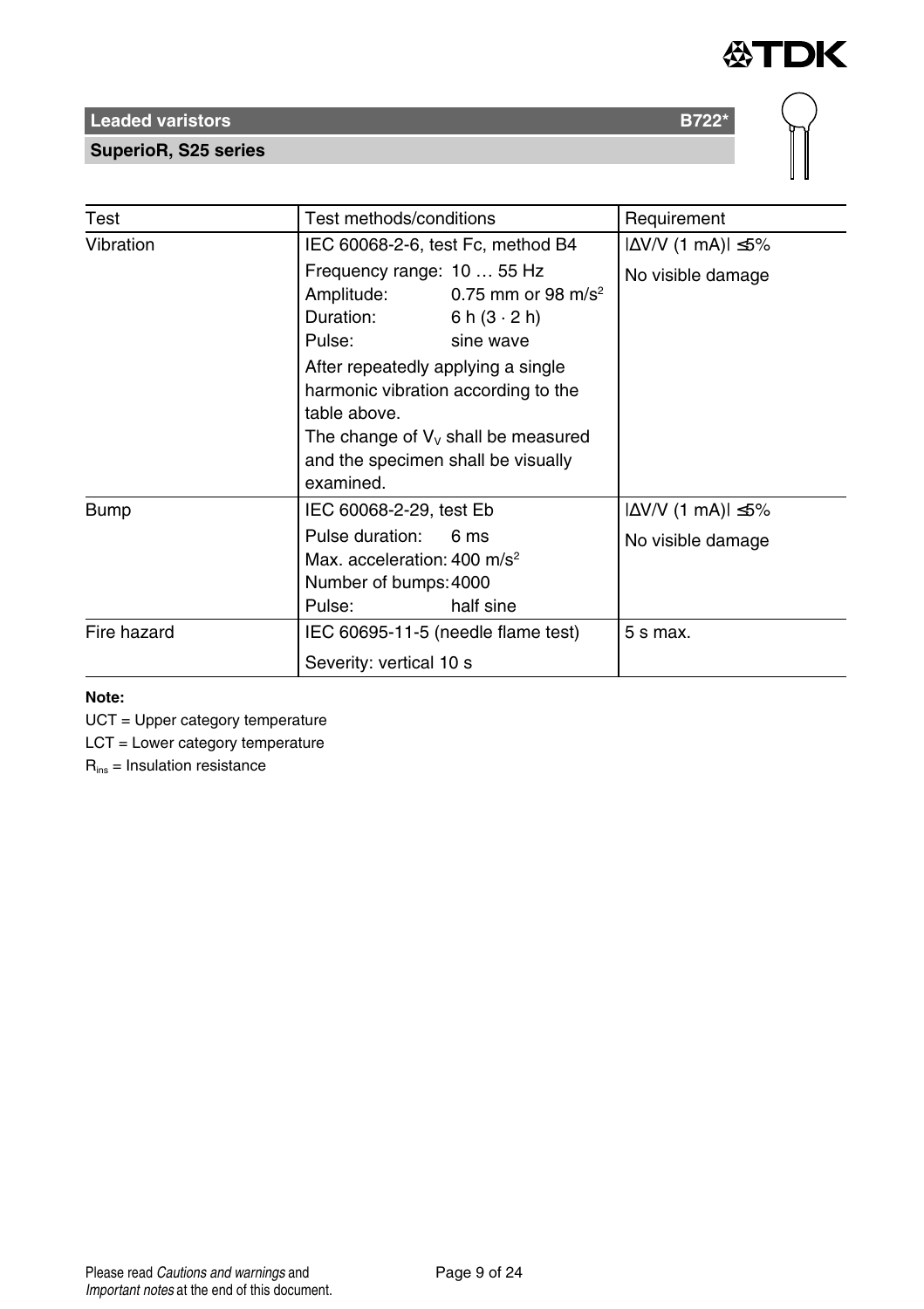

**Leaded varistors B722\* SuperioR, S25 series**

#### **v/i characteristics**

 $v = f$  (i) - for explanation of the characteristics refer to "General technical information", 1.6.3  $A =$  Leakage current,  $B =$  Protection level } for worst-case varistor tolerances



**SIOV-S25 ... E4R12**

Please read Cautions and warnings and <br>
Page 10 of 24 Important notes at the end of this document.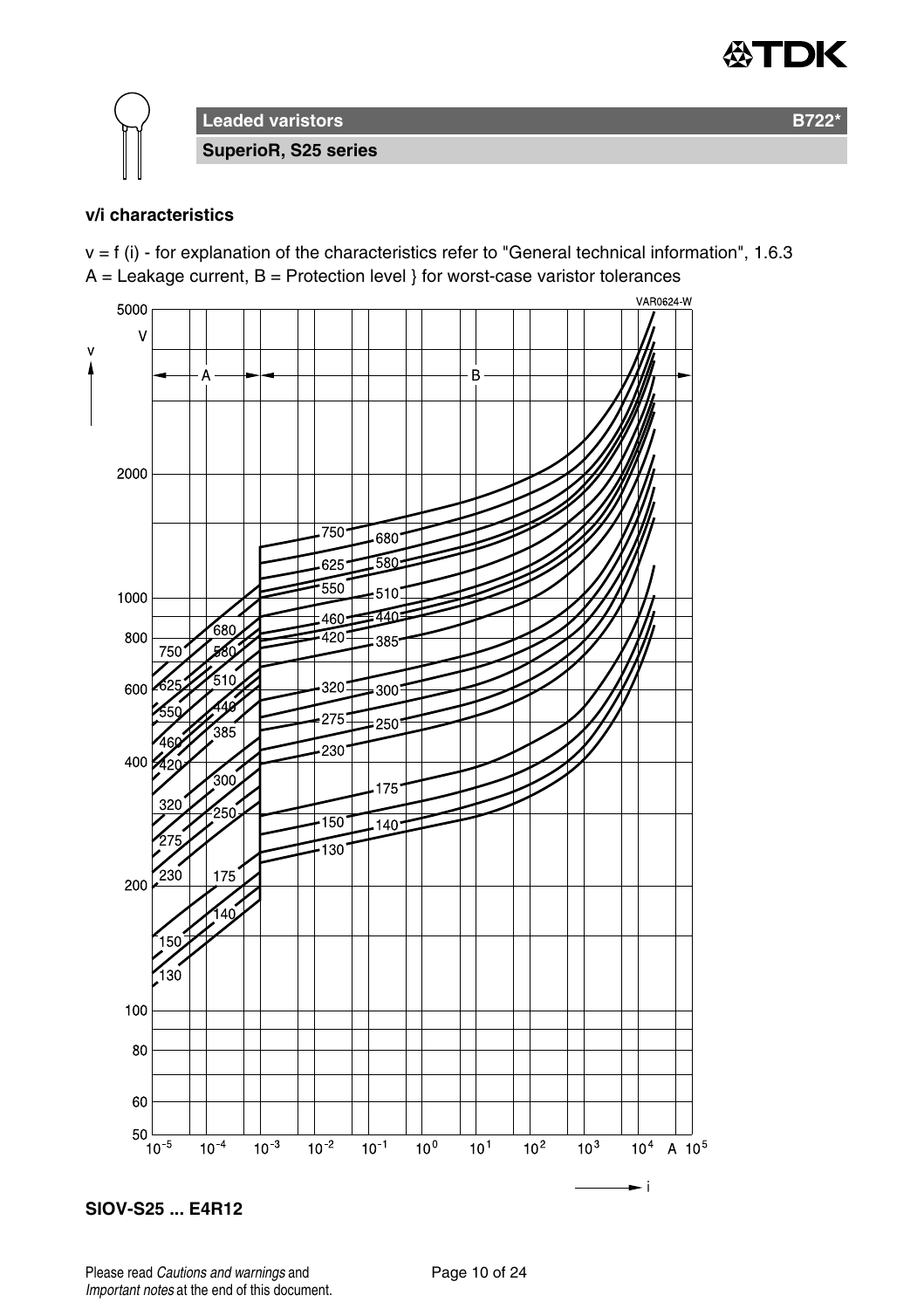

**SuperioR, S25 series**

## **Derating curves**

Maximum surge current  $i_{max} = f(t_r)$ , pulse train)

For explanation of the derating curves refer to "General technical information", section 1.8.1

≪TDK



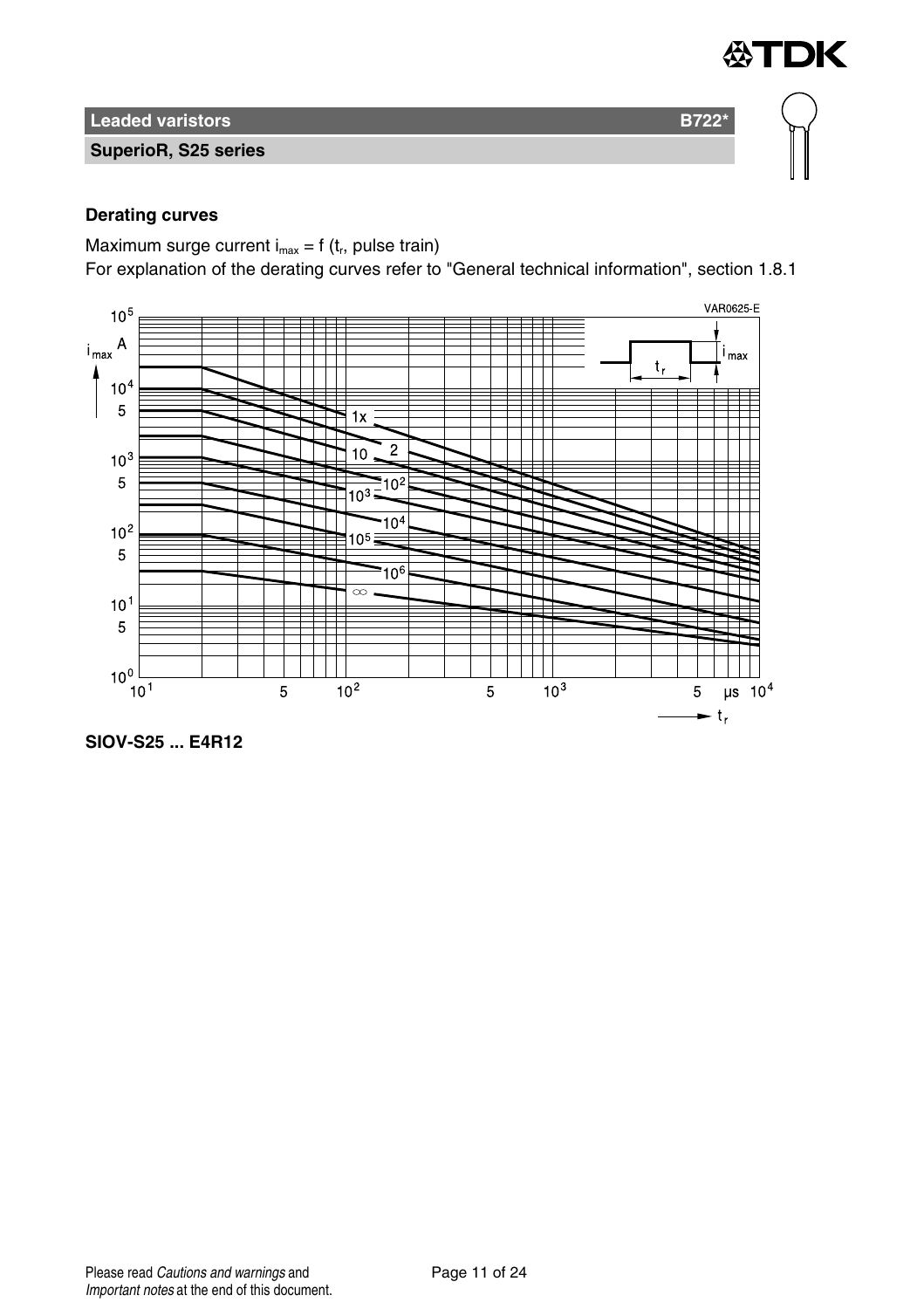



## **Taping, packaging and lead configuration**

## **1 EPCOS ordering code system**

#### **For leaded varistors**

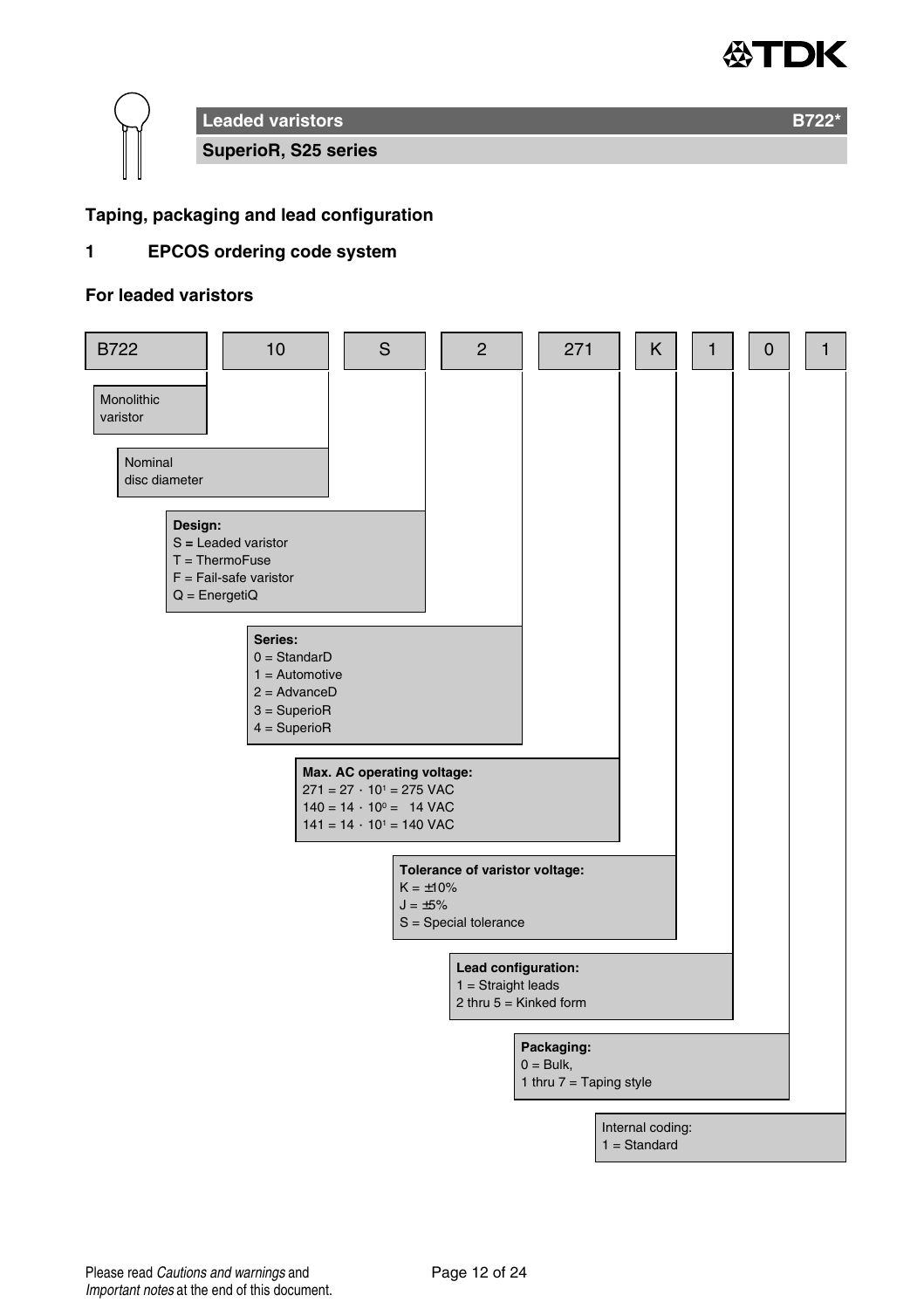

## **2 Taping and packaging of leaded varistors**

Tape packaging for lead spacing  $\boxed{e}$  = 5 fully conforms to IEC 60286-2, while for lead spacings  $\boxed{e}$  = 7.5 and 10 the taping mode is based on this standard.

## **2.1 Taping in accordance with IEC 60286-2 for lead spacing 5.0 mm**



## **2.2 Taping based on IEC 60286-2 for lead spacing 7.5 and 10 mm**

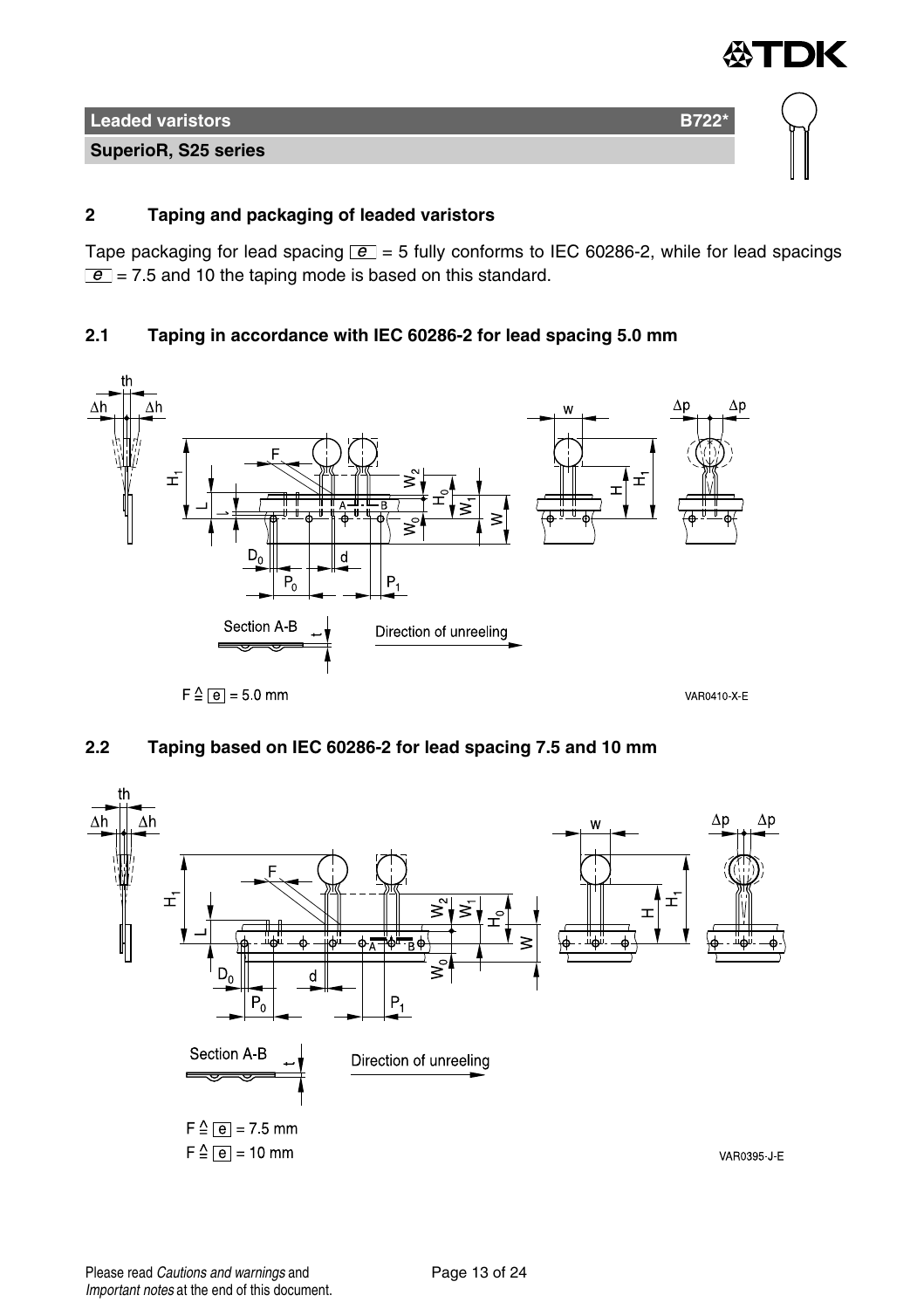



**SuperioR, S25 series**

## **2.3 Tape dimensions (in mm)**

| Sym-<br>bol    | $ e  = 5.0$    | Tolerance   | $\boxed{e}$ = 7.5 | Tolerance    | $\boxed{e}$ = 10.0   Tolerance |              | Remarks                      |
|----------------|----------------|-------------|-------------------|--------------|--------------------------------|--------------|------------------------------|
| w              |                | max.        |                   | max.         |                                | max.         | see tables in<br>each series |
| th             |                | max.        |                   | max.         |                                | max.         | under<br>"Dimensions"        |
| d              | 0.6            | ±0.05       | 0.8               | $\pm 0.05$   | 1.0                            | ±0.05        |                              |
| $P_0$          | 12.7           | ±0.3        | $12.7^{1}$        | ±0.3         | 12.7                           | ±0.3         | $±1$ mm/20<br>sprocket holes |
| $P_1$          | 3.85           | ±0.7        | 8.95              | $\pm 0.8$    | 7.7                            | $\pm 0.8$    |                              |
| F.             | 5.0            | $+0.6/-0.1$ | 7.5               | $\pm 0.8$    | 10.0                           | ±0.8         |                              |
| Δh             | $\Omega$       | ±2.0        | depends on s      |              | depends on s                   |              | measured at                  |
| $\Delta p$     | 0              | ±1.3        | 0                 | ±2.0         | 0                              | ±2.0         | top of compo-<br>nent body   |
| W              | 18.0           | ±0.5        | 18.0              | ±0.5         | 18.0                           | ±0.5         |                              |
| $W_0$          | 5.5            | min.        | 11.0              | min.         | 11.0                           | min.         | Peel-off                     |
|                |                |             |                   |              |                                |              | force $\geq$ 5 N             |
| $W_1$          | 9.0            | $\pm 0.5$   | 9.0               | $+0.75/-0.5$ | 9.0                            | $+0.75/-0.5$ |                              |
| W <sub>2</sub> | 3.0            | max.        | 3.0               | max.         | 3.0                            | max.         |                              |
| H.             | 18.0           | $+2.0/-0$   | 18.0              | $+2.0/-0$    | 18.0                           | $+2.0/-0$    | 2)                           |
| $H_0$          | 16.0<br>(18.0) | ±0.5        | 16.0<br>(18.0)    | ±0.5         | 16.0                           | ±0.5         | 3)                           |
| $H_1$          | 32.2           | max.        | 45.0              | max.         | 45.0                           | max.         |                              |
| $D_0$          | 4.0            | $+0.2$      | 4.0               | ±0.2         | 4.0                            | ±0.2         |                              |
| t              | 0.9            | max.        | 0.9               | max.         | 0.9                            | max.         | without lead                 |
| L              | 11.0           | max.        | 11.0              | max.         | 11.0                           | max.         |                              |
| $\mathbf{I}$   | 4.0            | max.        |                   |              |                                |              |                              |

1) Taping with  $P_0 = 15.0$  mm upon request

2) Applies only to uncrimped types

3) Applies only to crimped types ( $H_0 = 18$  upon request)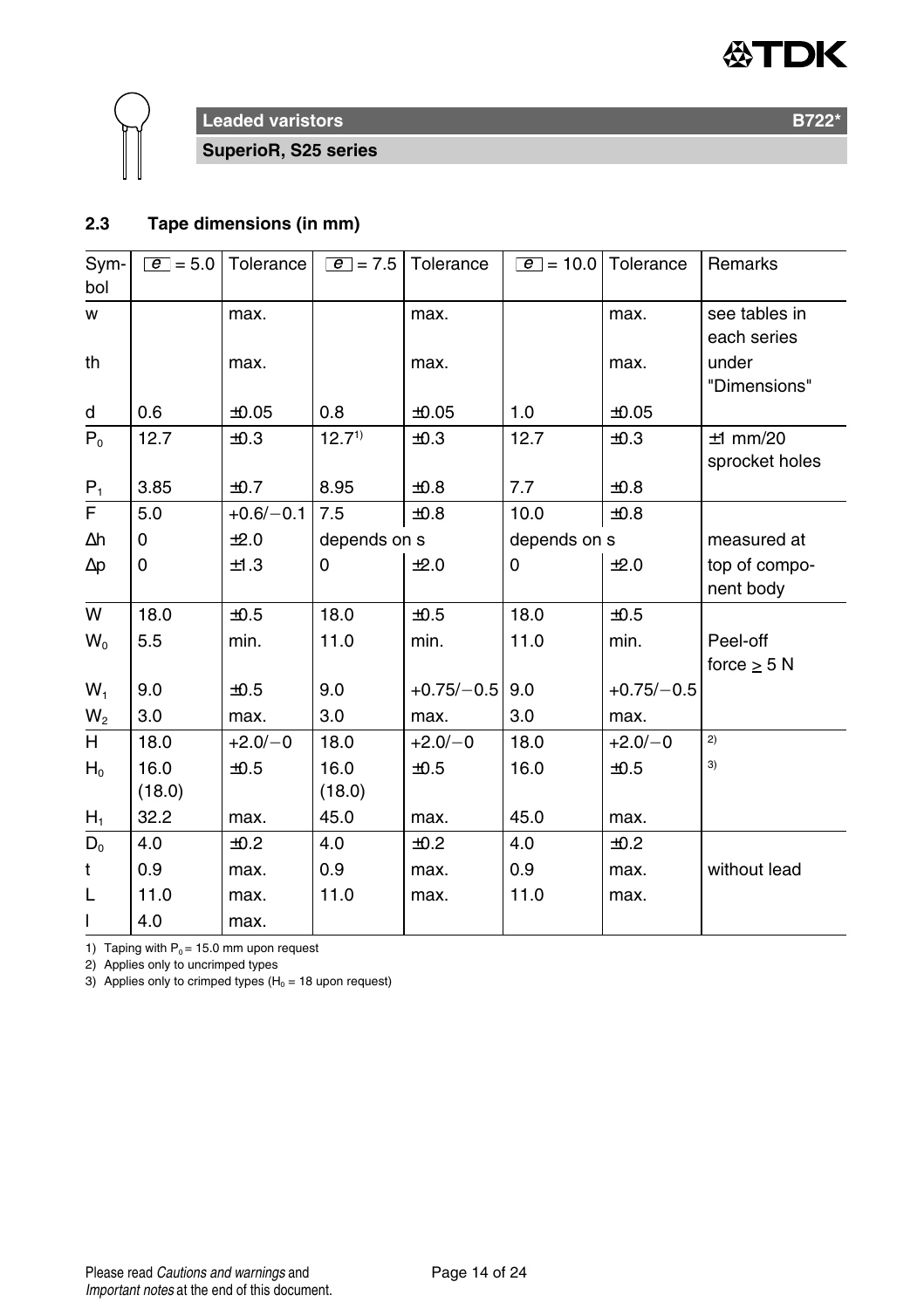**SuperioR, S25 series**

## **2.4 Taping mode**

Example: B72210S0271K1 **5** 1 ——<br>Digit 14

| Digit 14    | Taping           | Reel type                          | Seating plane height H <sub>0</sub>      | Seating plane height H   Pitch distance |       |
|-------------|------------------|------------------------------------|------------------------------------------|-----------------------------------------|-------|
|             | mode             |                                    | for crimped types<br>for uncrimped types |                                         | $P_0$ |
|             |                  |                                    | mm                                       | mm                                      | mm    |
| $\mathbf 0$ |                  | <b>Bulk</b>                        |                                          |                                         |       |
| 1           | G                |                                    | 16                                       | 18                                      | 12.7  |
| 2           | G <sub>2</sub>   |                                    | 18                                       |                                         | 12.7  |
| 3           | G <sub>3</sub>   | Ш                                  | 16                                       | 18                                      | 12.7  |
| 4           | G4               | Ш                                  | 18                                       |                                         | 12.7  |
| 5           | G <sub>5</sub>   | Ш                                  | 16                                       | 18                                      | 12.7  |
| 6           | GA               | Ammo pack                          | 16                                       | 18                                      | 12.7  |
| 7           | G <sub>2</sub> A | Ammo pack                          | 18                                       |                                         | 12.7  |
|             |                  | Internal coding for special taping |                                          |                                         |       |
|             | G6               | Ш                                  | 18                                       |                                         | 12.7  |
|             | G <sub>10</sub>  | Ш                                  | 16                                       | 18                                      | 15.0  |
|             | G <sub>11</sub>  | Ш                                  | 18                                       |                                         | 15.0  |
|             | G10A             | Ammo pack                          | 16                                       | 18                                      | 15.0  |
|             | G11A             | Ammo pack                          | 18                                       |                                         | 15.0  |

**公TDK**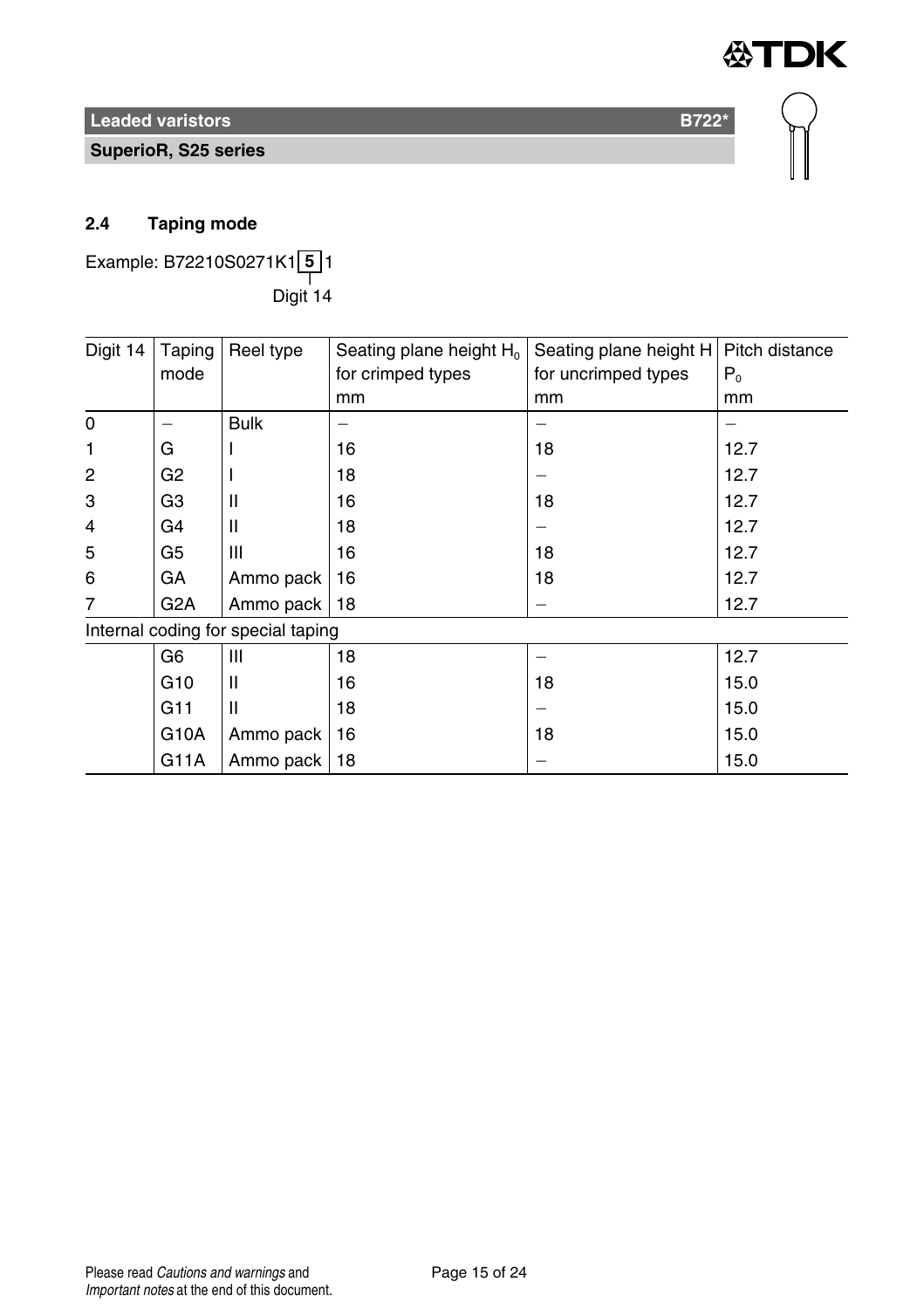



#### **2.5 Reel dimension**



#### **Dimensions** (in mm)

| Reel type |          |          |            | w       |
|-----------|----------|----------|------------|---------|
|           | 360 max. | $31 + 1$ | approx. 45 | 54 max. |
| Ш         | 360 max. | $31 + 1$ | approx. 55 | 64 max. |
| Ш         | 500 max. | $23 + 1$ | approx. 59 | 72 max. |

If reel type III is not compatible with insertion equipment because of its large diameter, nominal disk diameter 10 mm and 14 mm can be supplied on reel II upon request (taping mode G3).

## **2.6 Ammo pack dimensions**



Please read Cautions and warnings and <br>
Page 16 of 24 Important notes at the end of this document.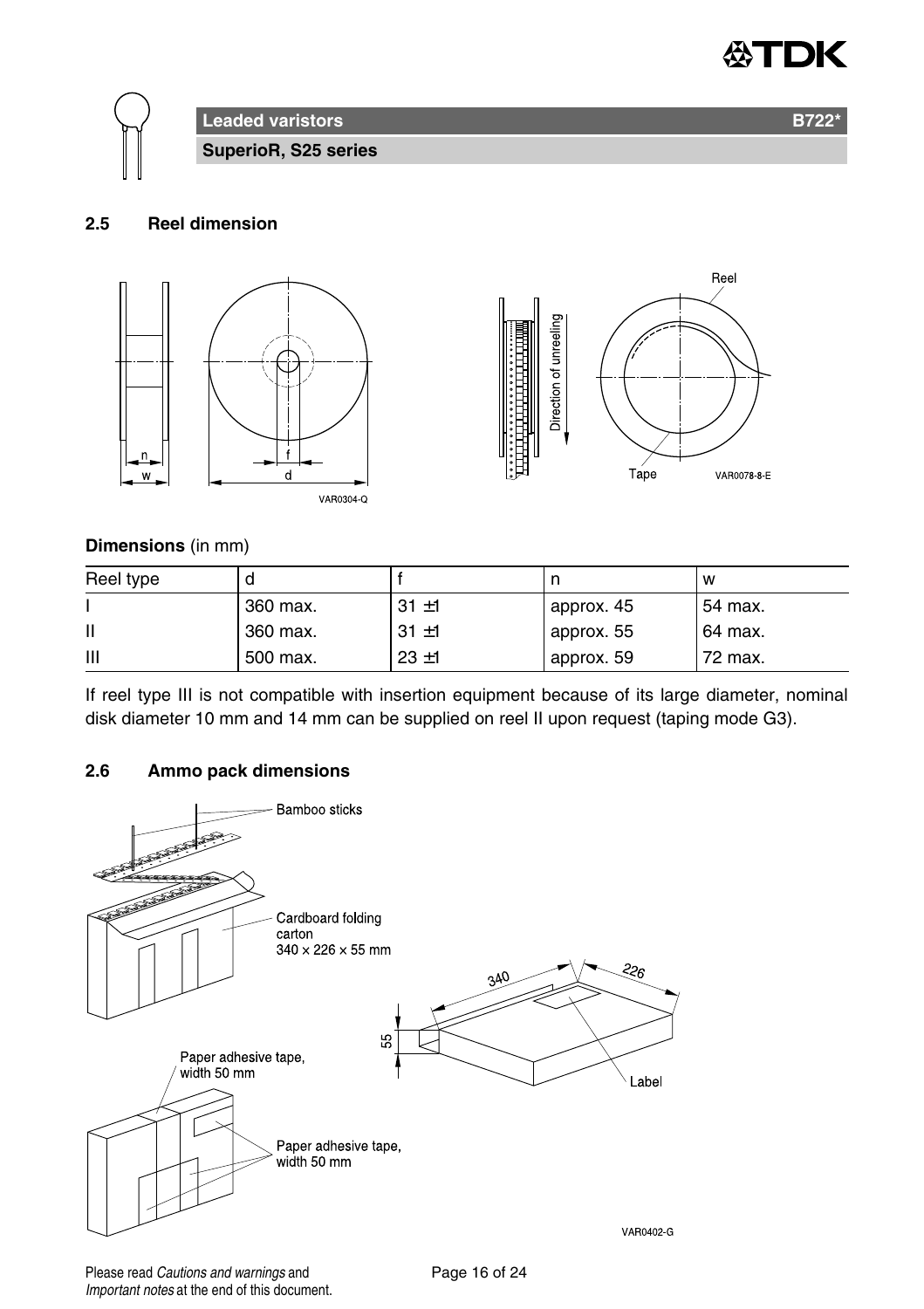

#### **3 Lead configuration**

Straight leads are standard for disk varistors. Other lead configurations as crimp style or customer-specific lead wire length according to 3.1, 3.2, 3.3 and 3.4 are optional. Crimped leads (non-standard) are differently crimped for technical reasons; the individual crimp styles are denoted by consecutive numbers (S, S2 through S5) as shown in the dimensional drawings below.

The crimp styles of the individual types can be seen from the type designation in the ordering tables.

## **3.1 Crimp style mode**

Example: B72210S0271K **5** 01

——<br>Digit 13

| Digit 13 of ordering code | Crimp style              | Figure |
|---------------------------|--------------------------|--------|
|                           | Standard, straight leads |        |
| 2                         | S <sub>2</sub>           |        |
| 3                         | S3                       |        |
| 4                         | S <sub>4</sub>           |        |
| 5                         | S <sub>5</sub>           |        |
| Available upon request    |                          |        |
| Internal coding           |                          |        |

## **3.2 Standard leads and non-standard crimp styles**

## **Standard, straight leads Non-standard,**



1) Seating plane to IEC 717 VAR0586 W E

# **crimp style S2**



1) Seating plane to IEC 60717 **VAR0411 F E** 

**Figure 1 Figure 2 Figure 3**

**Non-standard, crimp style S3**



1) Seating plane to IEC 60717 VAR0396 R E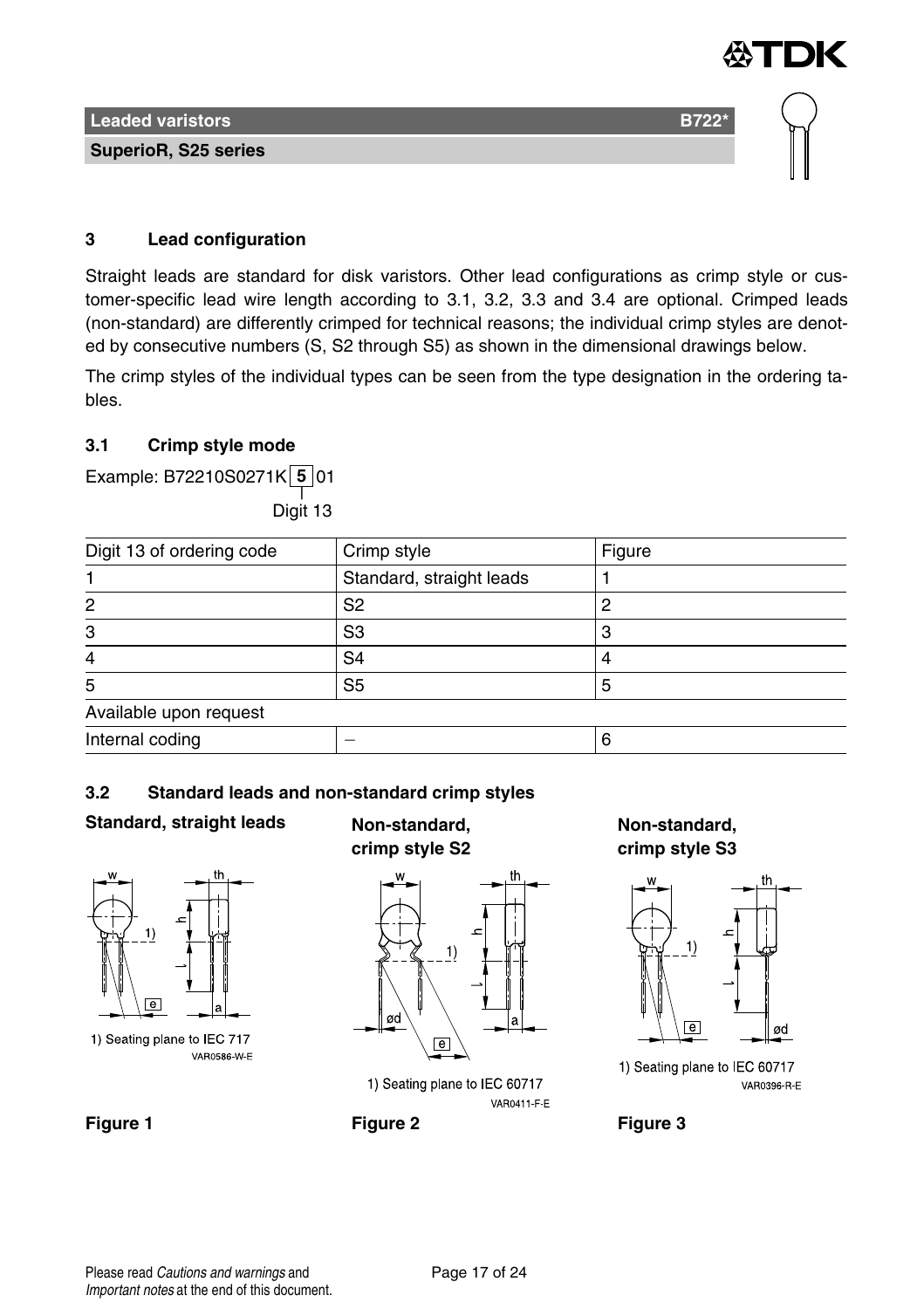





## **3.3 Component height (hmax) for crimped versions (non-standard)**

Due to technical reasons the component height  $(h<sub>max</sub>)$  increases if a crimp is added. The maximum height of the crimped component can be found in the table below.

| Nominal diameter | V <sub>RMS</sub>      | Crimp style    | e    | $h_{\text{max}}$ |
|------------------|-----------------------|----------------|------|------------------|
| mm               | v                     |                | mm   | mm               |
| 5                | 11  175               | S <sub>2</sub> | 5.0  | 10.0             |
| 5                | 210  460              | S3             | 5.0  | 10.0             |
| $\overline{7}$   | 11  175               | S <sub>2</sub> | 5.0  | 12.0             |
| $\overline{7}$   | 210  460              | S3             | 5.0  | 12.0             |
| 10               | 11300                 | S5             | 7.5  | 15.5             |
| 10               | 320  460              | S3/S5          | 7.5  | 16.5             |
| 10               | 510                   | S3/S5          | 7.5  | 17.5             |
| 10               | Automotive            | S <sub>5</sub> | 7.5  | 17.0             |
| 10               | Automotive (D1 types) | S <sub>5</sub> | 7.5  | 16.0             |
| 10               | 11175                 | S <sub>4</sub> | 5.0  | 16.5             |
| 10               | 210  460              | S <sub>3</sub> | 5.0  | 16.5             |
| 14               | 11300                 | S <sub>5</sub> | 7.5  | 20.0             |
| 14               | 320  460              | S3/S5          | 7.5  | 20.0             |
| 14               | 510                   | S3/S5          | 7.5  | 21.5             |
| 14               | Automotive            | S5             | 7.5  | 21.0             |
| 14               | Automotive (D1 types) | S <sub>5</sub> | 7.5  | 20.0             |
| 20               | 11  320               | S <sub>5</sub> | 10.0 | 27.0             |
| 20               | 385510                | S <sub>5</sub> | 10.0 | 27.5             |

Please read Cautions and warnings and <br>
Page 18 of 24 Important notes at the end of this document.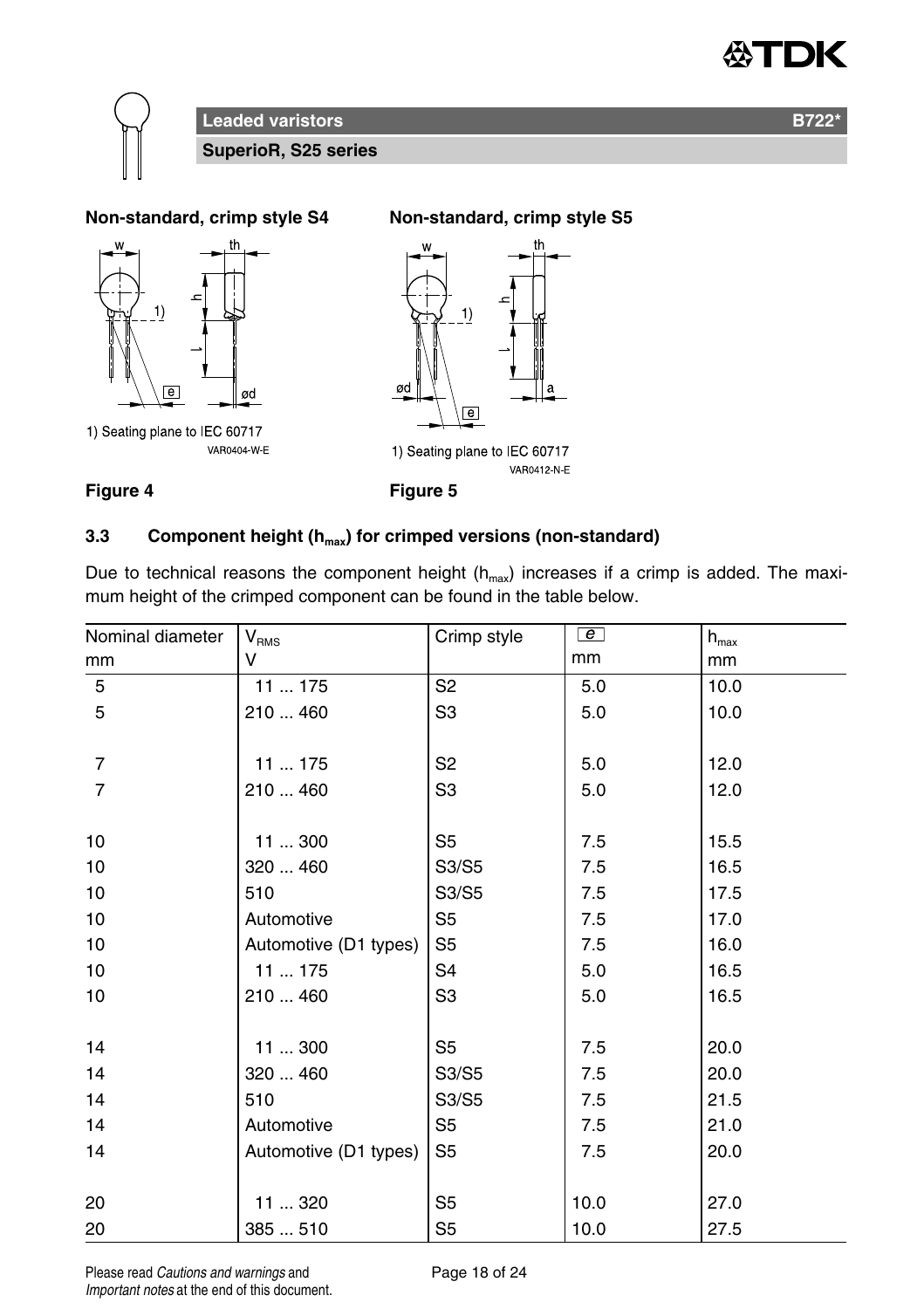**SuperioR, S25 series**

## **3.4 Trimmed leads (non-standard)**

Varistors with cut leads available upon request.

Lead length tolerances:

| Straight leads      | $+/-1.0$ mm      |
|---------------------|------------------|
| Crimped leads       | $+/-0.8$ mm      |
| Minimum lead length | $3.5 \text{ mm}$ |



1) Seating plane to IEC 60717<br>\*) For round component head<br>\*\*) For EnergetiQ series, square component head VAR0642 U E

**Figure 6**

**DK** 

怂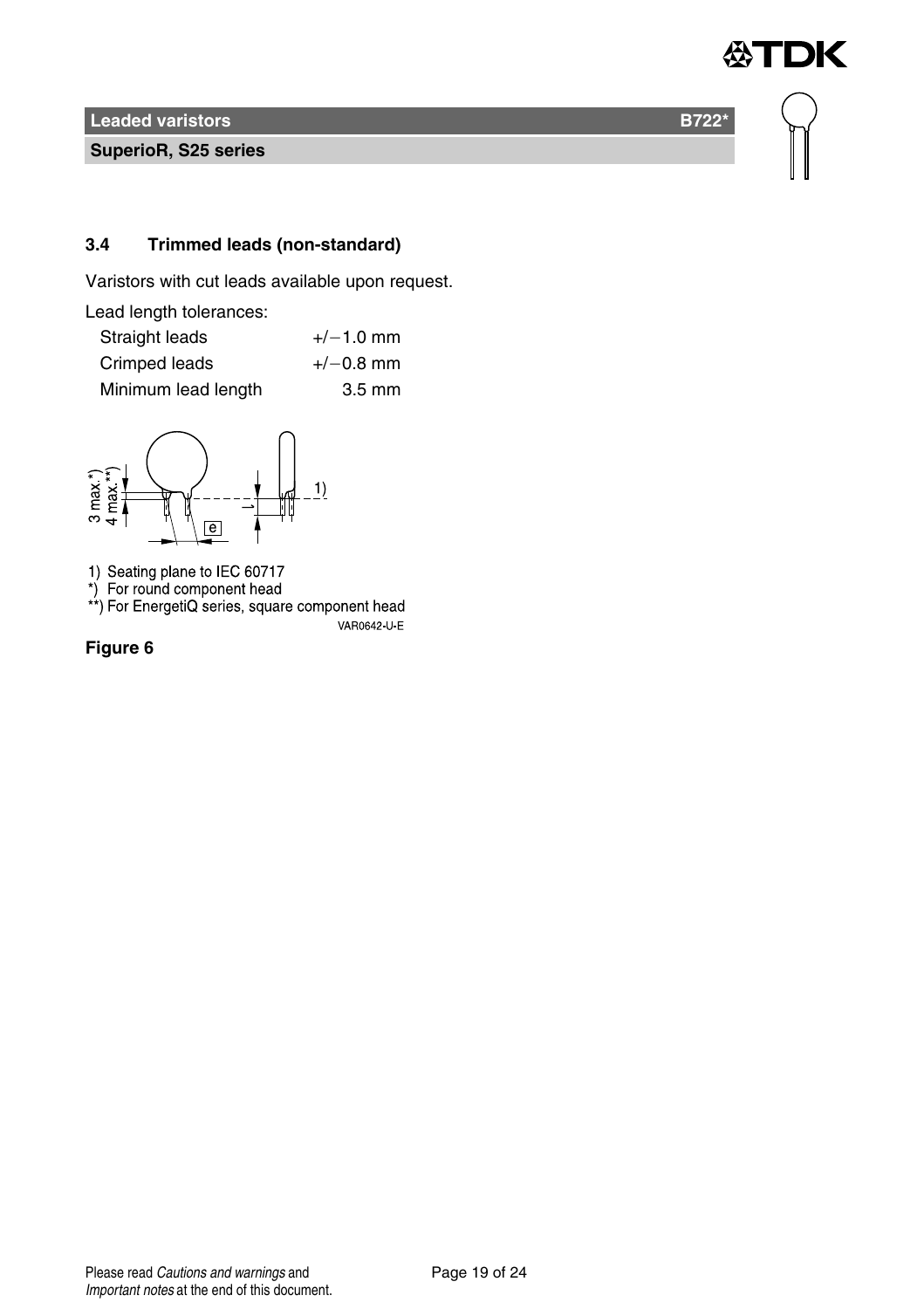

**Leaded varistors B722** 

**SuperioR, S25 series**

## **Cautions and warnings**

## **General**

- 1. EPCOS metal oxide varistors are designed for specific applications and should not be used for purposes not identified in our specifications, application notes and data books unless otherwise agreed with EPCOS during the design-in-phase.
- 2. Ensure suitability of SIOVs through reliability testing during the design-in phase. SIOVs should be evaluated taking into consideration worst-case conditions.
- 3. For applications of SIOVs in line-to-ground circuits based on various international and local standards there are restrictions existing or additional safety measures required.

#### **Storage**

- 1. Store SIOVs only in original packaging. Do not open the package prior to processing.
- 2. Storage conditions in original packaging:

| Storage temperature: | $-25$ °C  +45 °C.               |
|----------------------|---------------------------------|
| Relative humidity:   | <75% annual average,            |
|                      | <95% on maximum 30 days a year. |
| Dew precipitation:   | is to be avoided.               |

- 3. Avoid contamination of an SIOV's during storage, handling and processing.
- 4. Avoid storage of SIOVs in harmful environments that can affect the function during long-term operation (examples given under operation precautions).
- 5. The SIOV type series should be soldered within the time specified:

| SIOV-S, Q, LS, B, SFS | 24 months  |
|-----------------------|------------|
| ETFV and T series     | 12 months. |

#### **Handling**

- 1. SIOVs must not be dropped.
- 2. Components must not be touched with bare hands. Gloves are recommended.
- 3. Avoid contamination of the surface of SIOV electrodes during handling, be careful of the sharp edge of SIOV electrodes.

#### **Soldering (where applicable)**

- 1. Use rosin-type flux or non-activated flux.
- 2. Insufficient preheating may cause ceramic cracks.
- 3. Rapid cooling by dipping in solvent is not recommended.
- 4. Complete removal of flux is recommended.
- 5. Temperatures of all preheat stages and the solder bath must be strictly controlled especially for T series (T14 and T20).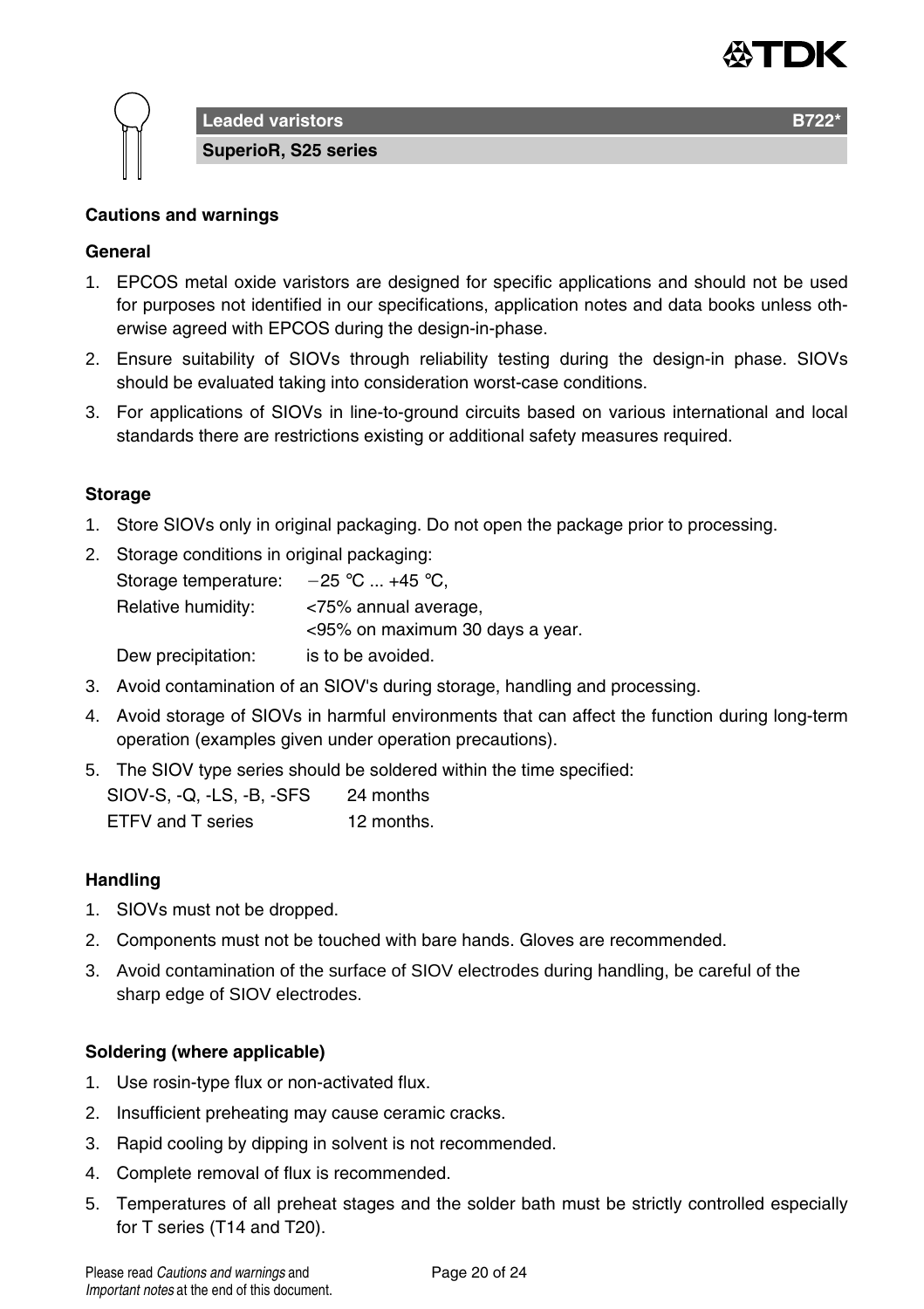

## **Mounting**

- 1. Potting, sealing or adhesive compounds can produce chemical reactions in the SIOV ceramic that will degrade the component's electrical characteristics.
- 2. Overloading SIOVs may result in ruptured packages and expulsion of hot materials. For this reason SIOVs should be physically shielded from adjacent components.

## **Operation**

- 1. Use SIOVs only within the specified temperature operating range.
- 2. Use SIOVs only within the specified voltage and current ranges.
- 3. Environmental conditions must not harm SIOVs. Use SIOVs only in normal atmospheric conditions. Avoid use in deoxidizing gases (chlorine gas, hydrogen sulfide gas, ammonia gas, sulfuric acid gas etc), corrosive agents, humid or salty conditions.Contact with any liquids and solvents should be prevented.

## **Display of ordering codes for EPCOS products**

The ordering code for one and the same EPCOS product can be represented differently in data sheets, data books, other publications, on the EPCOS website, or in order-related documents such as shipping notes, order confirmations and product labels. **The varying representations of the ordering codes are due to different processes employed and do not affect the specifications of the respective products**. Detailed information can be found on the Internet under www.epcos.com/orderingcodes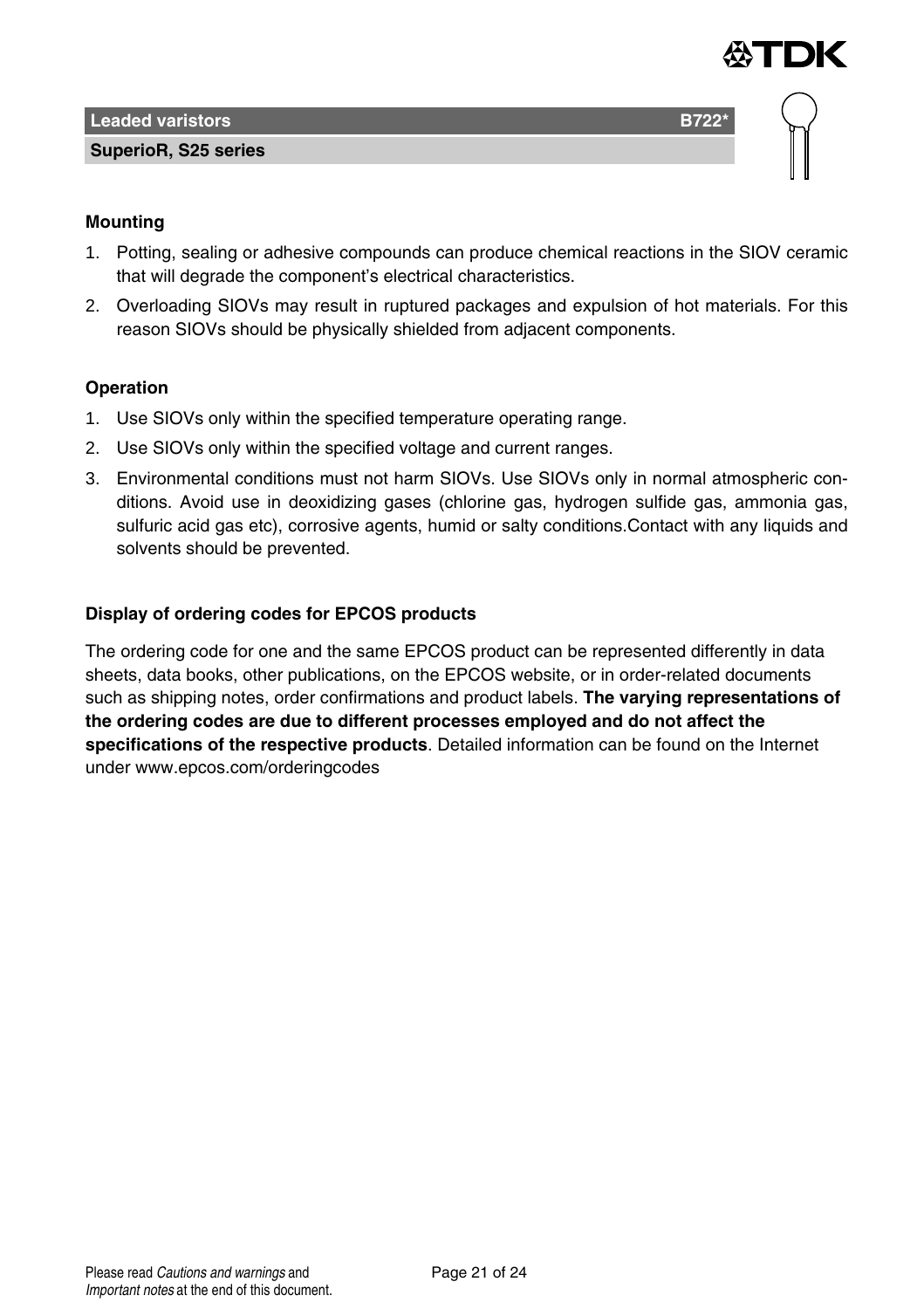



**Leaded varistors B722<sup>\*</sup> B722<sup>\*</sup>** 

**SuperioR, S25 series**

## **Symbols and terms**

| Symbol                      | Term                                                                     |
|-----------------------------|--------------------------------------------------------------------------|
| C                           | Capacitance                                                              |
| $\mathbf{C}_{\text{typ}}$   | Typical capacitance                                                      |
|                             | Current                                                                  |
| $I_{c}$                     | Current at which $V_{c,max}$ is measured                                 |
| I <sub>leak</sub>           | Leakage current                                                          |
| $I_{\text{max}}$            | Maximum surge current (also termed peak current)                         |
| $I_{\text{max}}$            | Maximum discharge current                                                |
| $I_n$                       | Nominal discharge current                                                |
| LCT                         | Lower category temperature                                               |
| $L_{typ}$                   | Typical inductance                                                       |
| $\mathsf{P}_{\mathsf{max}}$ | Maximum average power dissipation                                        |
| $\mathsf{R}_{\mathsf{ins}}$ | Insulation resistance                                                    |
| $R_{min}$                   | Minimum resistance                                                       |
| $T_{A}$                     | Ambient temperature                                                      |
| t,                          | Duration of equivalent rectangular wave                                  |
| UCT                         | Upper category temperature                                               |
| v                           | Voltage                                                                  |
| $V_{\text{clamp}}$          | Clamping voltage                                                         |
| $V_{c, max}$                | Maximum clamping voltage at specified current i <sub>c</sub>             |
| $V_{DC}$                    | DC operating voltage                                                     |
| $V_{\text{jump}}$           | Maximum jump start voltage                                               |
| $\mathbf{V}_{\text{max}}$   | Maximum voltage                                                          |
| $V_{\text{on}}$             | Operating voltage                                                        |
| V <sub>RMS</sub>            | AC operating voltage, root-mean-square value                             |
| V <sub>RMS, op, max</sub>   | Root-mean-square value of max. DC operating voltage incl. ripple current |
| $V_{\text{surge}}$          | Super imposed surge voltage                                              |
| $V_{V}$                     | Varistor voltage                                                         |
| $\Delta V_{V}$              | Tolerance of varistor voltage                                            |
| $W_{\text{ID}}$             | Maximum load dump                                                        |
| $W_{\text{max}}$            | Maximum energy absorption                                                |
|                             |                                                                          |
| $\boxed{e}$                 | Lead spacing                                                             |

All dimensions are given in mm.

The commas used in numerical values denote decimal points.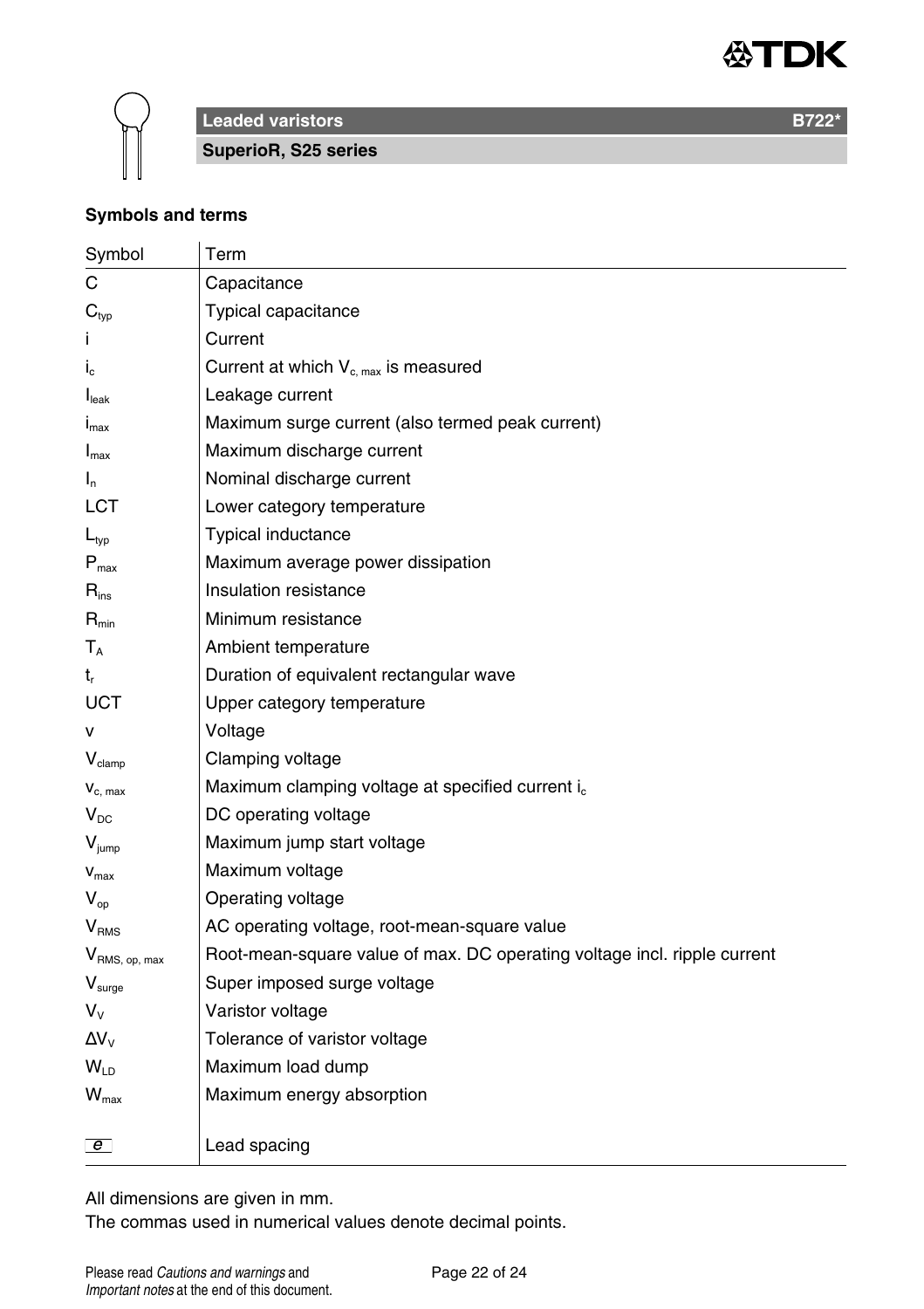

The following applies to all products named in this publication:

- 1. Some parts of this publication contain **statements about the suitability of our products for certain areas of application**. These statements are based on our knowledge of typical requirements that are often placed on our products in the areas of application concerned. We nevertheless expressly point out **that such statements cannot be regarded as binding statements about the suitability of our products for a particular customer application**. As a rule, EPCOS is either unfamiliar with individual customer applications or less familiar with them than the customers themselves. For these reasons, it is always ultimately incumbent on the customer to check and decide whether an EPCOS product with the properties described in the product specification is suitable for use in a particular customer application.
- 2. We also point out that **in individual cases, a malfunction of electronic components or failure before the end of their usual service life cannot be completely ruled out in the current state of the art, even if they are operated as specified**. In customer applications requiring a very high level of operational safety and especially in customer applications in which the malfunction or failure of an electronic component could endanger human life or health (e.g. in accident prevention or lifesaving systems), it must therefore be ensured by means of suitable design of the customer application or other action taken by the customer (e.g. installation of protective circuitry or redundancy) that no injury or damage is sustained by third parties in the event of malfunction or failure of an electronic component.
- 3. **The warnings, cautions and product-specific notes must be observed.**
- 4. In order to satisfy certain technical requirements, **some of the products described in this publication may contain substances subject to restrictions in certain jurisdictions (e.g. because they are classed as hazardous)**. Useful information on this will be found in our Material Data Sheets on the Internet (www.epcos.com/material). Should you have any more detailed questions, please contact our sales offices.
- 5. We constantly strive to improve our products. Consequently, **the products described in this publication may change from time to time**. The same is true of the corresponding product specifications. Please check therefore to what extent product descriptions and specifications contained in this publication are still applicable before or when you place an order. We also **reserve the right to discontinue production and delivery of products**. Consequently, we cannot guarantee that all products named in this publication will always be available. The aforementioned does not apply in the case of individual agreements deviating from the foregoing for customer-specific products.
- 6. Unless otherwise agreed in individual contracts, **all orders are subject to the current version of the "General Terms of Delivery for Products and Services in the Electrical Industry" published by the German Electrical and Electronics Industry Association (ZVEI)**.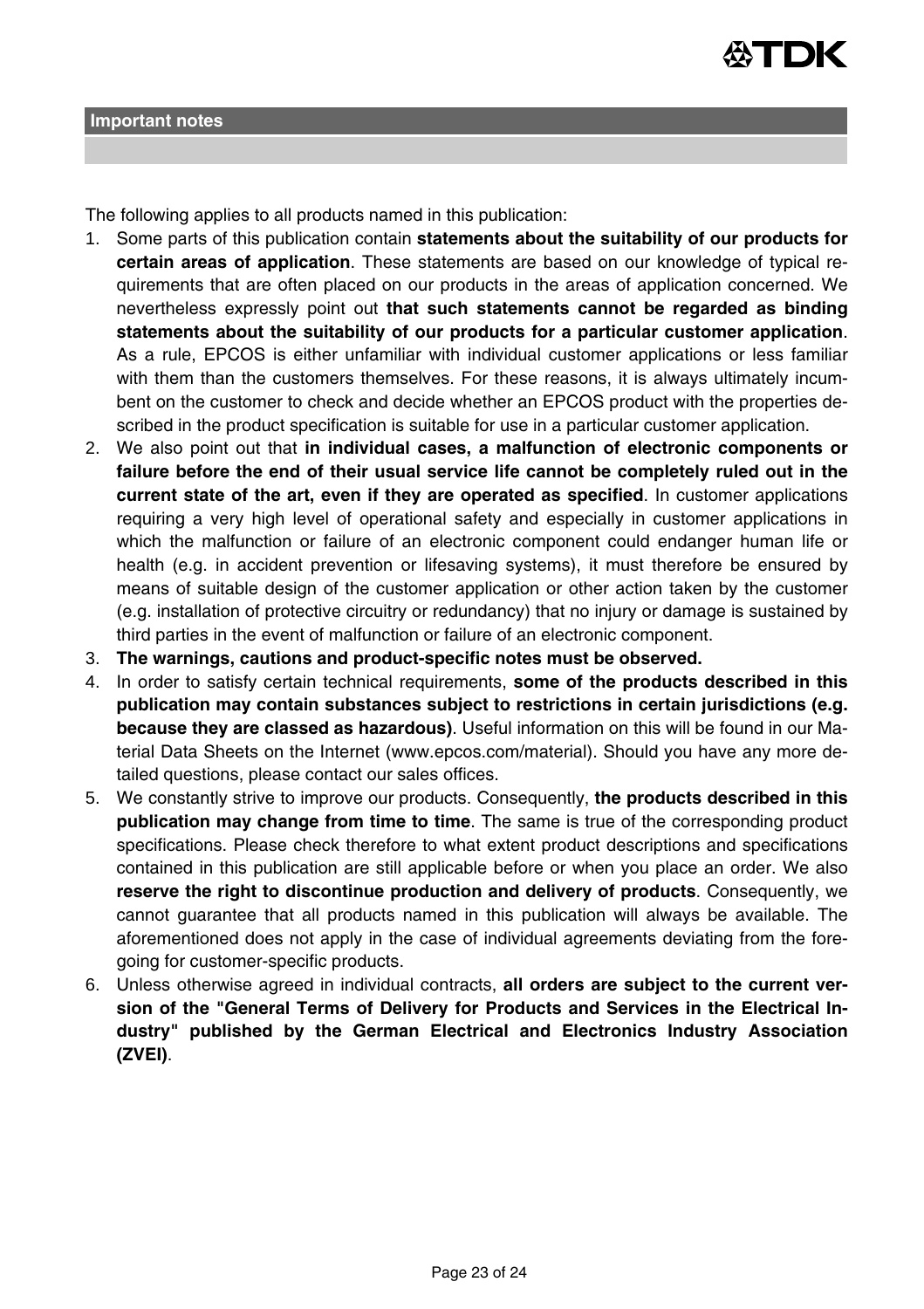

**Important notes**

7. The trade names EPCOS, CeraCharge, CeraDiode, CeraLink, CeraPad, CeraPlas, CSMP, CTVS, DeltaCap, DigiSiMic, ExoCore, FilterCap, FormFit, LeaXield, MiniBlue, MiniCell, MKD, MKK, MotorCap, PCC, PhaseCap, PhaseCube, PhaseMod, PhiCap, PowerHap, PQSine, PQvar, SIFERRIT, SIFI, SIKOREL, SilverCap, SIMDAD, SiMic, SIMID, SineFormer, SIOV, ThermoFuse, WindCap are **trademarks registered or pending** in Europe and in other countries. Further information will be found on the Internet at www.epcos.com/trademarks.